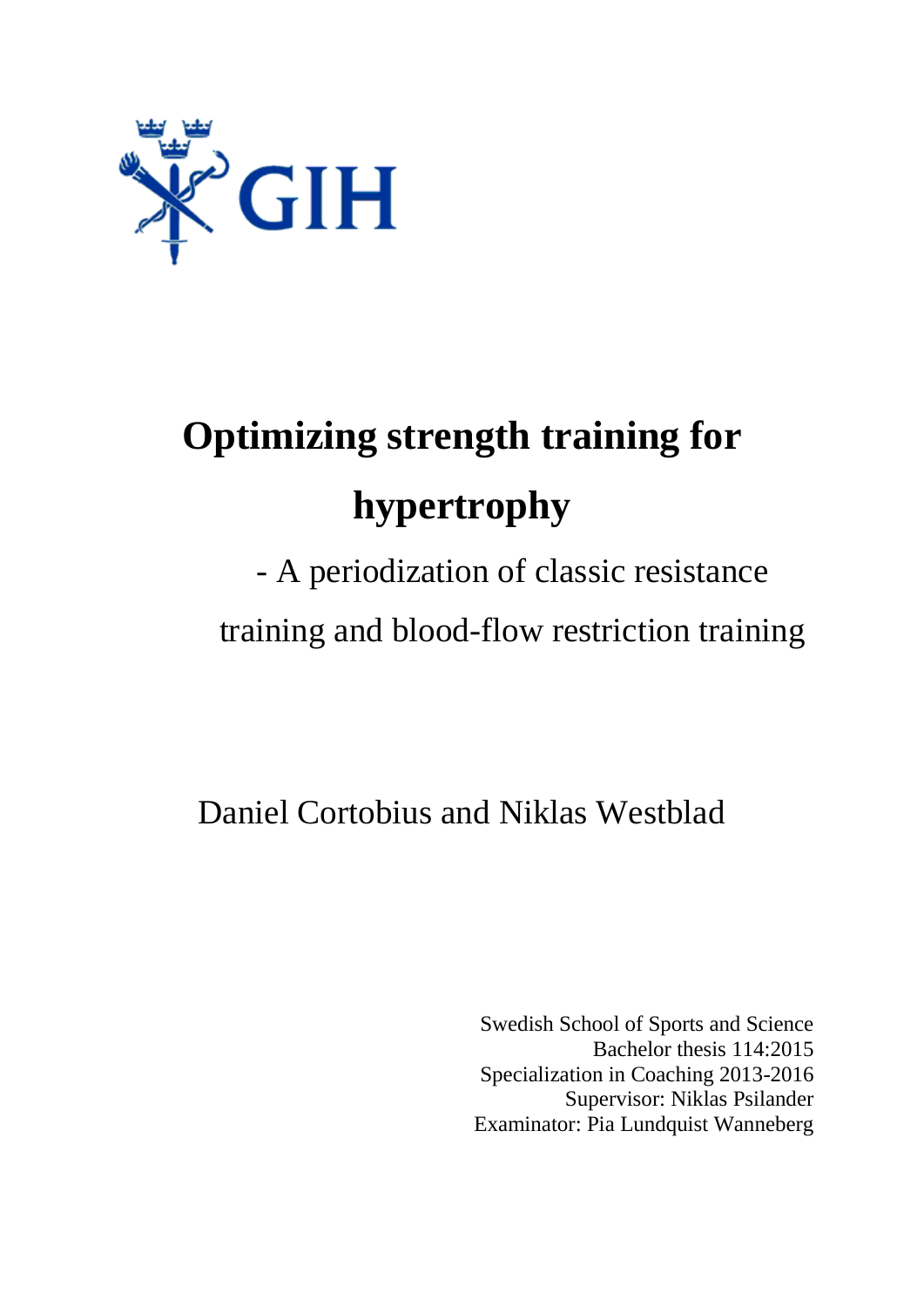## **Acknowledgement**

We would like to give our thanks to everyone that has been involved in this project. First of all, thanks to all of the subjects that struggled during the long intervention. Thanks to our student companions Mikael and John for the good collaboration, what a journey. We also give our thanks to the student Mattias who occasionally helped us out when we needed a backup in the training box. A huge thanks to Niklas Psilander (GIH) who gave us the chance to be involved in this project and for mentoring us through the work of this present bachelor thesis. We also want to give our thanks to Mathias Wernbom (University of Gothenburg) for providing the project with the required gear for BFRE-training and thoroughly providing us with his knowledge in the field of strength training.

Thanks to Fitnessguru and Concept that sponsored with protein supplements and training machines.

This study is supported for Riksidrottsförbundets ETU by the Swedish Bandy Association and Swedish Athletic Association, through mentoring by Magnus Alm respectively Torbjörn Eriksson.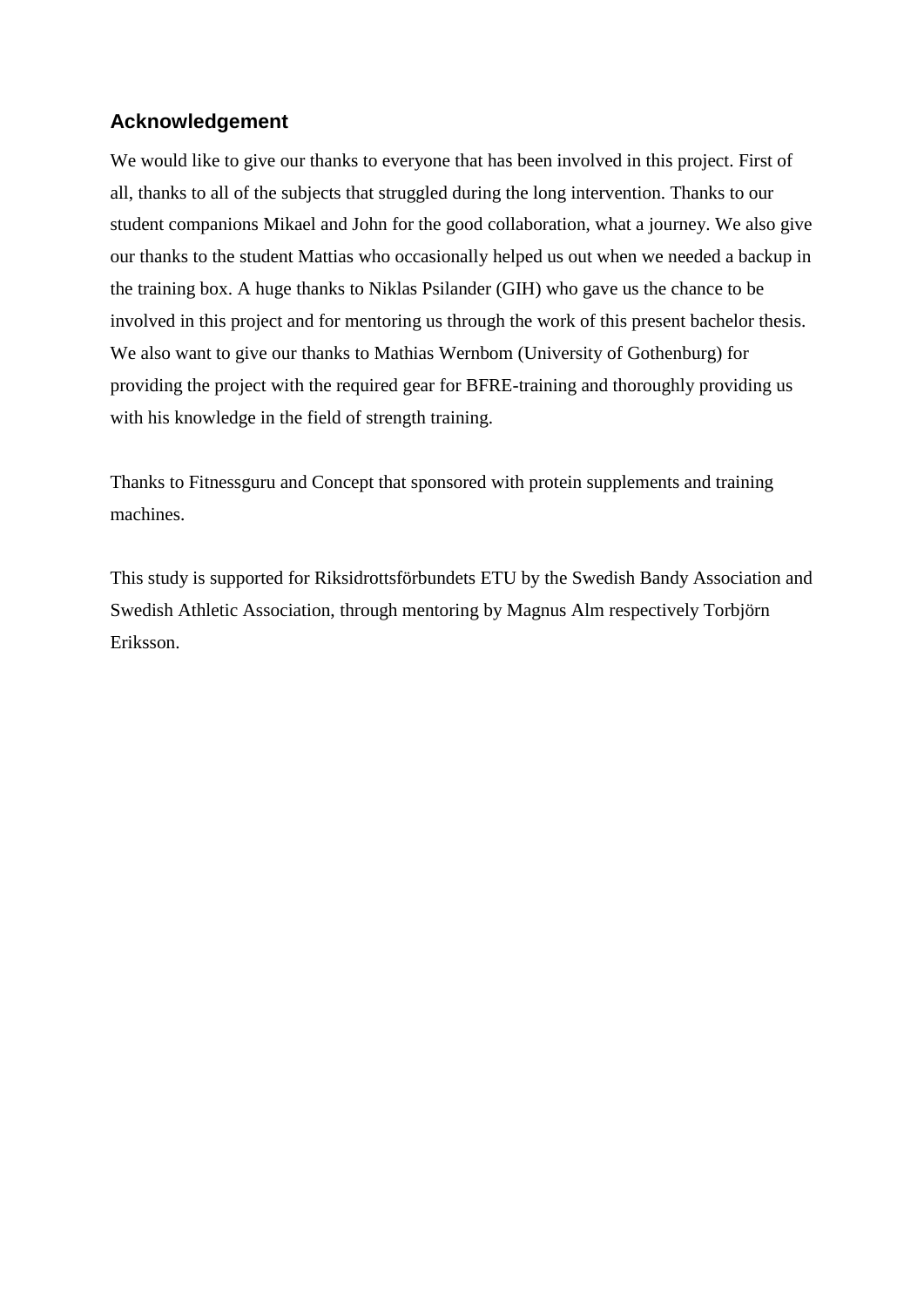## **Abstract**

#### **Aim**

The main aim of this study was to investigate if a combination of classic resistance training and blood flow restricted resistance exercise (BFRE) training would result in greater increases in quadriceps muscle growth compared with other strength training studies. The second aim was to investigate if there would be any difference in muscle hypertrophy between men and women after the training intervention.

#### **Method**

Twenty untrained subjects (10 males and 10 female) were recruited to participate in a 10 week unilateral resistance training intervention. Sixteen subjects completed the training intervention. After two familiarization sessions subjects performed three sessions per week in leg press and leg extension, except for week 4 and 8 were subjects performed five BFRE training sessions Monday to Friday. All subjects performed a one repetition maximum test in leg press and leg extension pre and post the training intervention. Ultrasound screening was performed pre and post training intervention to measure muscle thickness in m. vastus lateralis (VL).

#### **Results**

The 10-week intervention resulted in a significant increase of VL muscle thickness by 15,1 %  $\pm$  7,6 (p  $\leq$  0,01). Both men and women increased in VL muscle thickness, men (n=7) by 15,4 %  $\pm$  9,3 (p  $\leq$  0,01) and women (n=9) by 14,8 %  $\pm$  6,0 (p  $\leq$  0,01), with no difference between genders. Maximal strength increased for the entire group in the leg press by 59,1 %  $\pm$  27,4 (p  $\leq$  0,01) and in the leg extension by 19,8 %  $\pm$  13,1 (p  $\leq$  0,01). Men had an increase of 58,1 %  $\pm$ 18,0 ( $p \le 0.01$ ) and women with 60,3 %  $\pm$  32,8 ( $p \le 0.01$ ) in the leg press. In the leg extension women and men increased their maximal strength by 23,3 %  $\pm$  7,4 (p < 0,01) respectively  $17.0 \% \pm 14.4$  (p = 0.051).

#### **Conclusions**

Our unique training protocol resulted in a superior increase in muscle growth in comparison with most other strength training studies. Our result can be converted to an increase of 17,3 % (0,25 % per day) in VL muscle CSA, which is much greater than the mean increase of 0,11 % per day reported in a large meta-analysis (Wernbom, Augustsson & Thomeé 2007).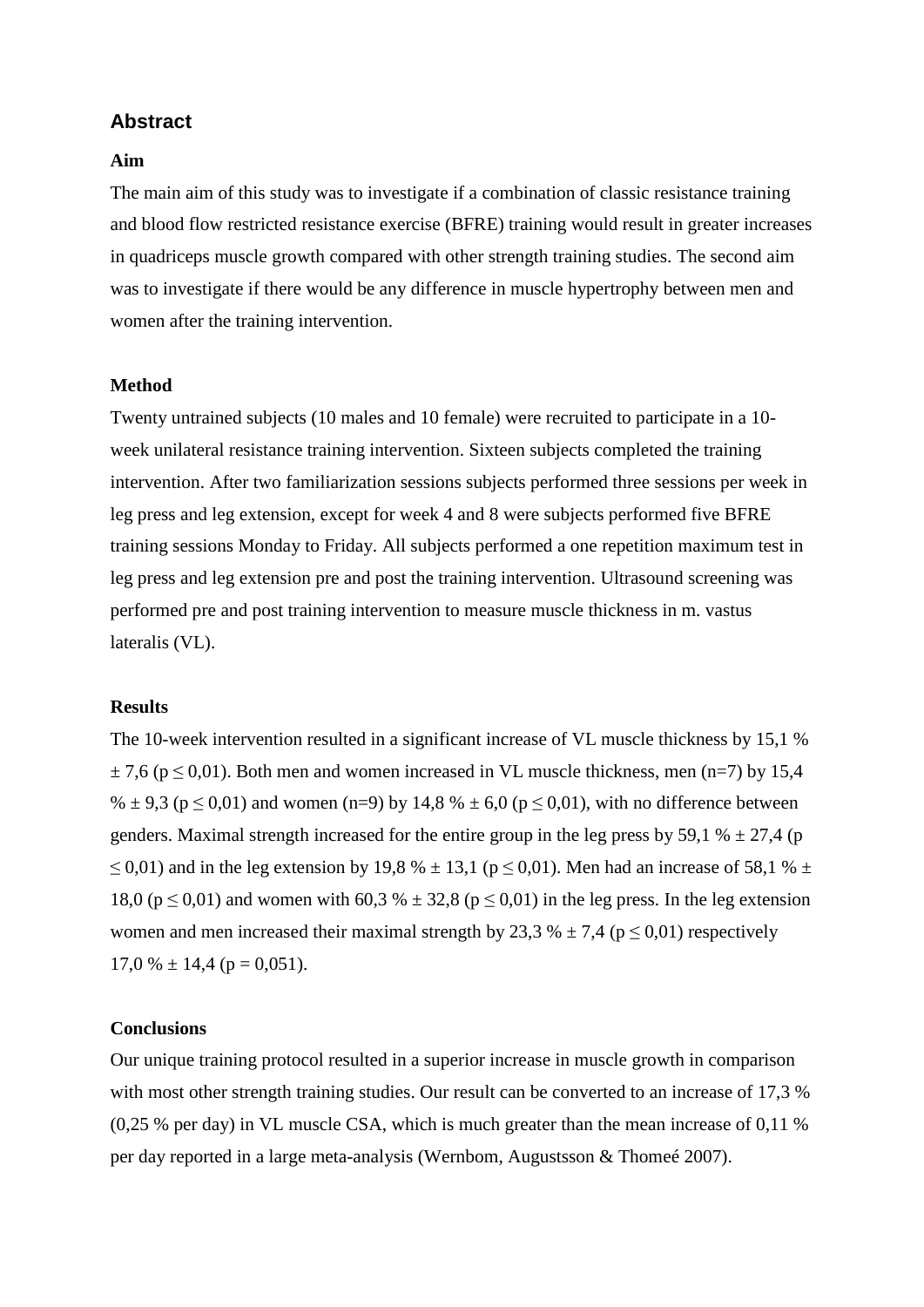#### **Sammanfattning**

#### **Syfte och frågeställningar**

Huvudsyftet med denna studie var att undersöka om en kombination av klassisk styrketräning och blodrestriktionsträning (BRFE) skulle resultera i större muskelökning av quadricepsmuskulaturen jämfört med andra styrketräningsstudier. Det andra syftet med denna studie var att undersöka om det var någon skillnad i muskelökningen mellan män och kvinnor efter träningsinterventionen.

#### **Metod**

Tjugo otränade försökspersoner (FP) (10 män och 10 kvinnor) rekryterades för att delta i en 10 veckor unilateral-styrketräningsintervention. Sexton FP genomförde hela träningsinterventionen. Efter två tillvänjningspass genomförde FP tre träningspass per vecka i benpressen och bensparken, med undantag för vecka 4 och 8 då FP genomförde fem träningspass, måndag till fredag. Alla FP genomförde ett maximalt test i benpress och benspark före och efter träningsinterventionen. Ultraljudsundersökning genomfördes före och efter träningsinterventionen för att mäta muskeltjocklek av m. vastus lateralis (VL).

#### **Resultat**

Den 10 veckor långa träningsinterventionen resulterade i en signifikant ökning i VL muskeltjocklek för hela gruppen 15,1 %  $\pm$  7,6 (p  $\leq$  0,01). Både män och kvinnor ökade i VL muskeltjocklek, män (n=7) med 15,4 %  $\pm$  9,3 (p  $\leq$  0,01) och kvinnor (n=9) med 14,8 %  $\pm$  6,0  $(p \le 0.01)$ , med ingen skillnad mellan könen. Den maximala styrkan ökade för hela gruppen i benpress med 59,1 %  $\pm$  27,4 (p  $\leq$  0,01) och i benspark med 19,8 %  $\pm$  13,1 (p  $\leq$  0,01). Män ökade med 58,1 % ± 18,0 (p ≤ 0,01) och kvinnor med 60,3 % ± 32,8 (p ≤ 0,01) i benpress. I bensparken ökade kvinnor och män sin maximala styrka med 23,3 %  $\pm$  7,4 (p  $\leq$  0,01) respektive  $17.0 \% \pm 14.4$  (p = 0,051).

#### **Slutsats**

Vårat unika träningsprogram resulterade i större ökningar i muskelhypertrofi än de flesta andra styrketräningsstudier. Resultatet i muskeltjocklek kan räknas om till tvärsnittsarea vilket ger en ökning av 17,3 % (0,25 % per dag), en ökning som är mycket större än genomsnittet på 0,11 % per dag som rapporterats i en stor meta-analys (Wernbom, Augustsson & Thomeé 2007).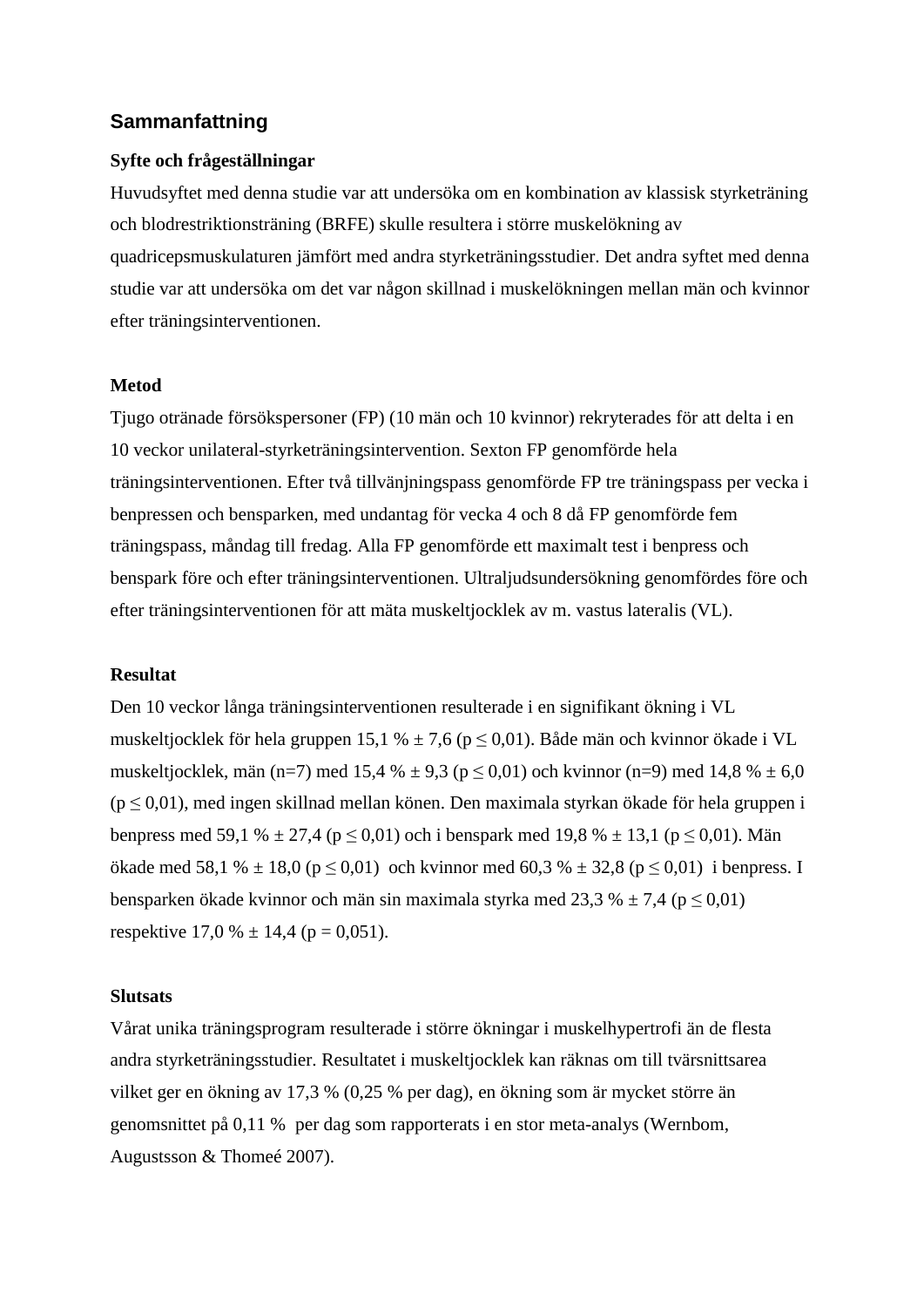# **Table of Contents**

| 2.2.3 Assessment of one repetition maximum in leg press and leg extension  8 |
|------------------------------------------------------------------------------|
|                                                                              |
|                                                                              |
|                                                                              |
|                                                                              |
|                                                                              |
|                                                                              |
|                                                                              |
|                                                                              |
|                                                                              |
|                                                                              |
|                                                                              |
|                                                                              |
|                                                                              |

Appendix 1 Source and literature search

Appendix 2 Training Intervention

Appendix 3 Letter of informed consent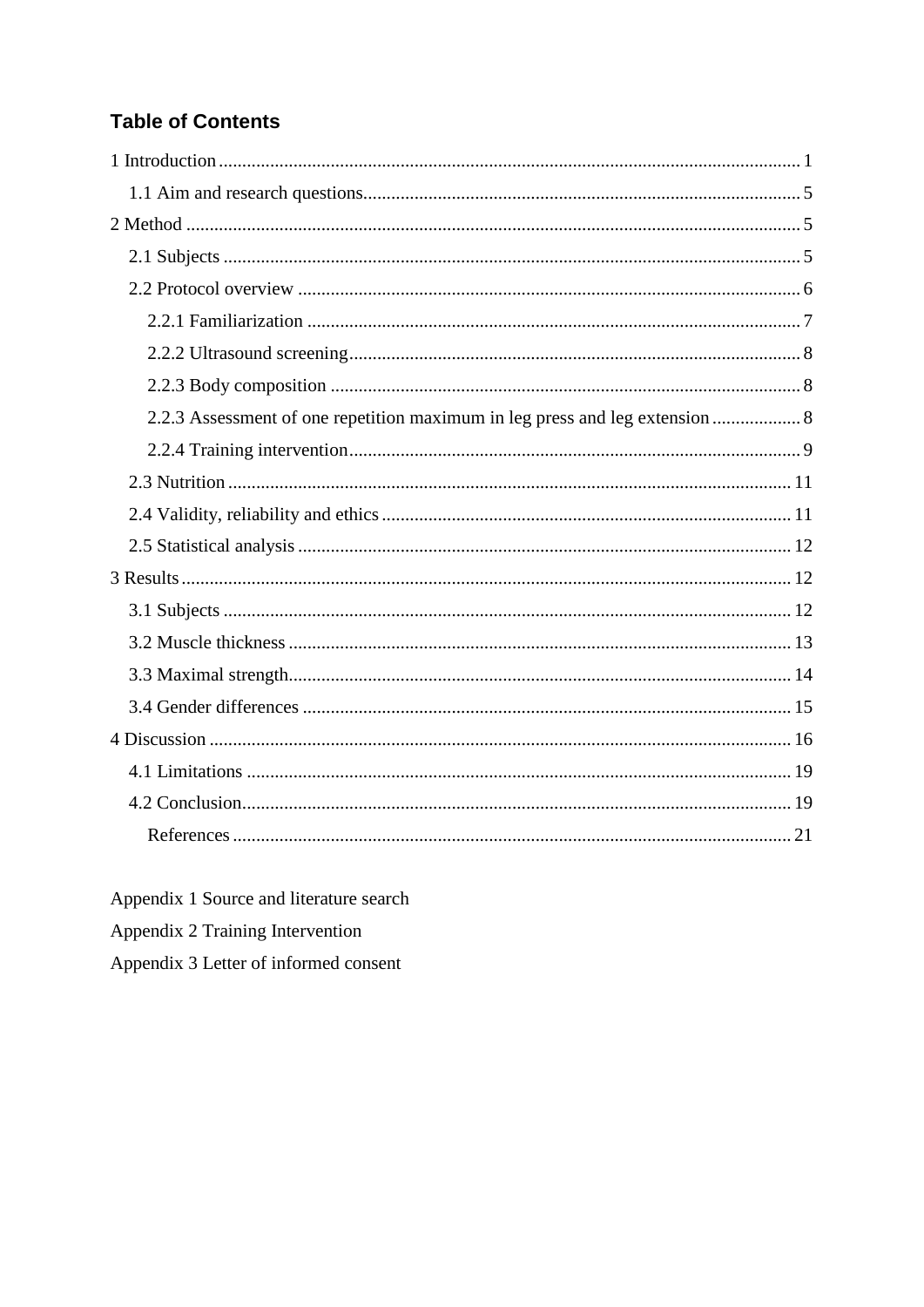# **Tables and figures**

| Figure 3 – Muscle thickness in the vastus lateralis (VL) muscle of the trained leg at MP25,       |  |
|---------------------------------------------------------------------------------------------------|--|
|                                                                                                   |  |
| Figure 4 – Muscle thickness in the vastus lateralis (VL) muscle of the trained leg at MP25,       |  |
| MP50 and MP75 before and after the training intervention in the untrained leg  14                 |  |
| Figure $5 - 1$ RM in leg press and leg extension of the trained leg before and after the training |  |
|                                                                                                   |  |
| Figure $6 - 1$ RM in leg press and leg extension of the trained leg before and after the training |  |
|                                                                                                   |  |
| Figure 7 – Difference between men and women in the muscle thickness increase in the VL            |  |
|                                                                                                   |  |
| Figure $8$ – Difference between men and women in the 1RM increase of the trained leg after        |  |
|                                                                                                   |  |
|                                                                                                   |  |

| Table 5 – Subjects physical characteristics before and after the 10-week training intervention |  |
|------------------------------------------------------------------------------------------------|--|
|                                                                                                |  |
| Table 6 – Mean amount of repetitions performed during the two BFRE weeks in each set 13        |  |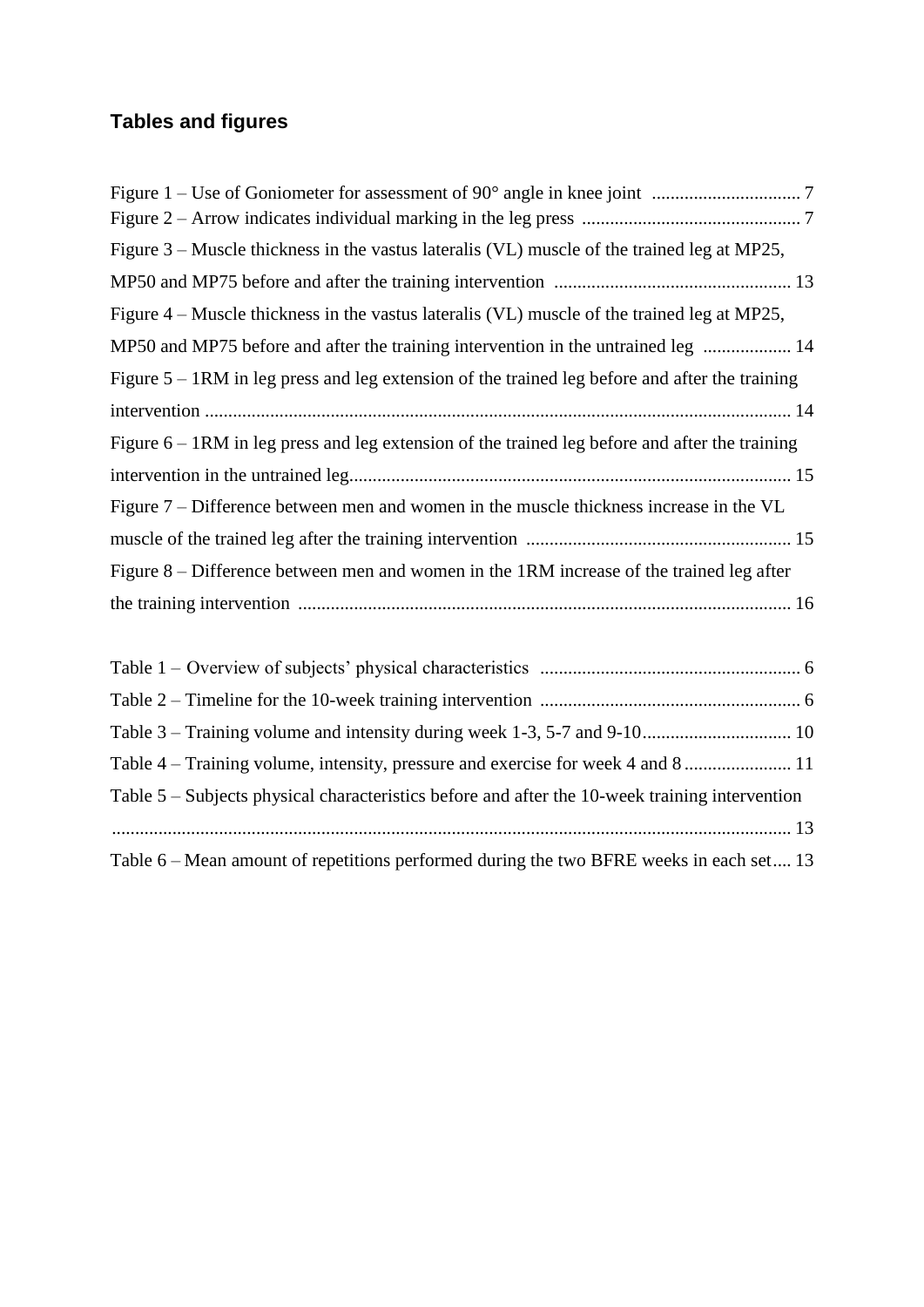# <span id="page-6-0"></span>**1 Introduction**

Resistance training, or strength training, has become essential for elite athletes to optimize their performance. It is also more frequently applied among recreational exercisers. The two most beneficial effects of resistance training are increased performance and reduced risk of injuries (Lauersen, Bertelsen & Andersen 2014). Resistance training has also showed several positive health effects such as reduced risk for cardiovascular diseases, diabetes, positive effect on bone density and blood lipid profile (Fleck 2011). The most common purpose of resistance training is to stimulate muscle hypertrophy. Muscle hypertrophy is best described as a training stimulated increase of muscle mass. The underlying mechanism is believed to be an accumulation of contractile proteins which will result in muscle growth (Kenny, Wilmore & Costill 2011, p. 230; DeFreitas et al. 2011; The American College of Sports Medicine 2009).

Implementing resistance training into the training plan can improve athletic performance by improving running economy and increased speed at lactic threshold (Paavolainen et al. 1985), increasing peak power output (Rønnestad, Hansen & Raastad 2010), improvement in rate of force development (Aagaard et al. 1985) etc. Regardless of training level, optimizing your training plan is of interest for everyone. Elite athletes that are training 500 to 1100 hours a year have a great winning in optimizing their resistance training since they have to carefully plan what to spend their time on when training (Tønnessen et al. 2014). The recreational exerciser wants to spend as little time as possible in the gym, while still getting great results. Optimizing resistance training is therefore in interest for almost everyone.

Human skeletal muscle is made out of several muscle bundles containing muscle fibres which works together and allows movement. The muscle bundles consist of different types of muscle fibres which are connected to a parent motor neuron and together they form a motor unit. The recruitment of motor units follows a given pattern, called size principle. The motor units are always recruited in a precise order from the smallest (slow twitch) to the largest (fast twitch) units depending on the needed force output (Henneman 1957; Henneman, Somjen & Carpenter 1965). The different types of muscle fibres can be divided into type I and type II. Type I muscle fibres (or slow-twitch muscle fibres) have a high oxidative capacity. Type II muscle fibres (or fast-twitch muscle fibres) have a low oxidative capacity but can generate a lot of force in a short period of time. Type II muscle fibres can also be divided into type IIa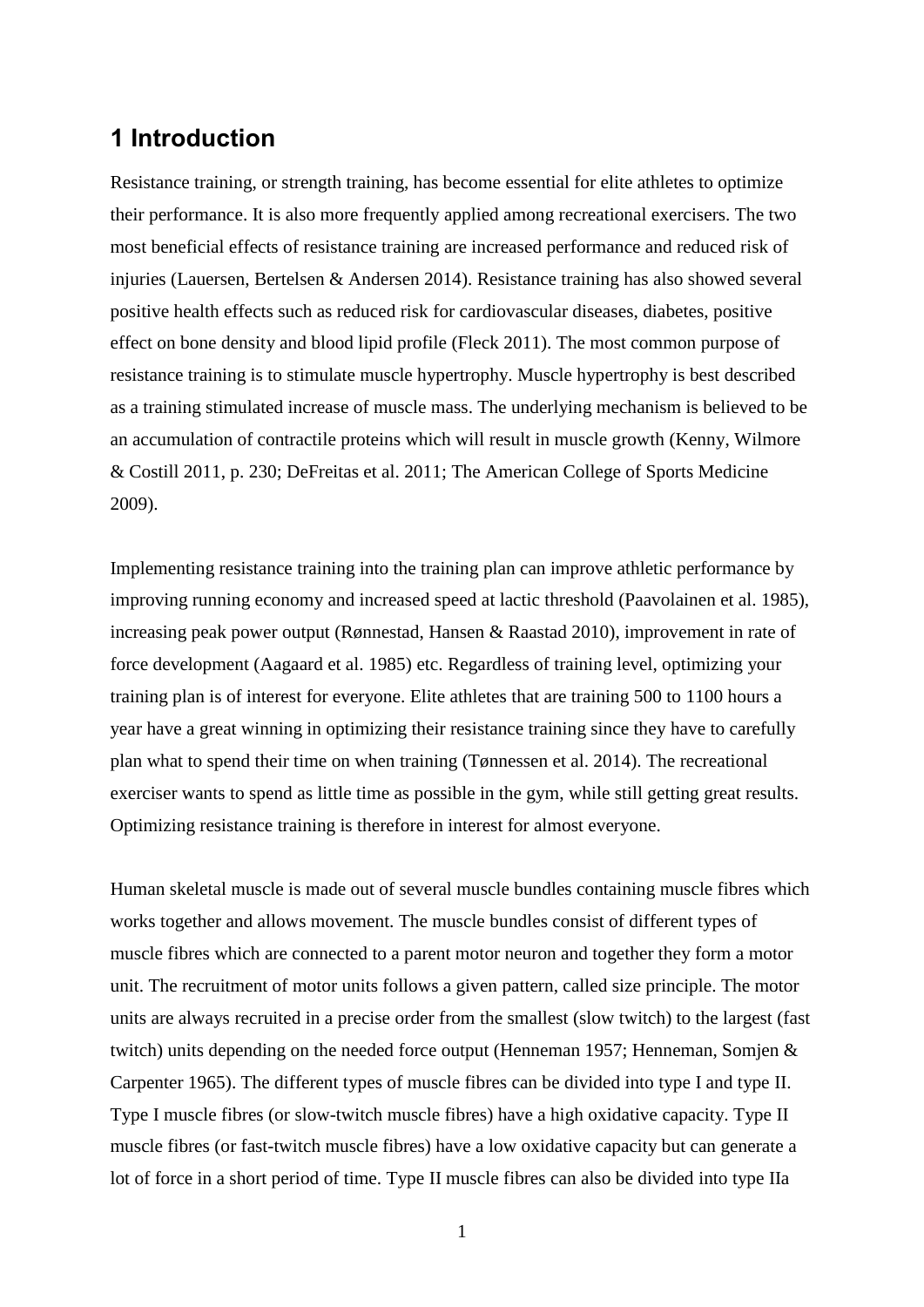and type IIx with similar attributes. Type II is probably the most important muscle fibre when it comes to resistance training and hypertrophy capacity (Kenney, Wilmore & Costill 2011, p. 41; McCall et al. 1996). Type I muscle fibre will also be stimulated for hypertrophy but not to the same extent as type II. Training induced hypertrophy is generally a local effect which means that only the training stimulated muscle fibre will respond to the training. To receive as prominent increases in muscle mass as possible all of the muscle fibres in the muscle needs to be stimulated.

The general recommendations for resistance exercising with the purpose of training induced hypertrophy are 8-12 repetitions, 70-85% of 1RM and 1-3 sets (The American College of Sports Medicine 2009). The intensity in dynamic resistance training is often quantified as a function of the maximum weight that can be lifted only once (one repetition maximum, 1 RM) (Wernbom, Augustsson & Thomeé 2007). According to Morton, McGlory and Phillips (2015) the most important factors for muscle hypertrophy are exercise volume (defined as load x sets x repetitions) and training frequency. It also seems important to execute to contractile failure and include both the concentric and eccentric phase for stimulation of muscle hypertrophy (Goto, Kizuka & Takamatsu 2005; McCall et al. 1996). Wernbom, Augustsson and Thomeé (2007) examined 44 dynamic external resistance studies with protocol designs of two-three resistance sessions a week. The result was a mean increase in quadriceps cross-sectional area (CSA) of 0,11 % per day for both two and three sessions per week, with a range of 0,03-0,26%. Even though research results not clearly indicate a protocol design of three sessions being superior to a two session protocol in terms of increase in CSA, it might be more efficient to induce neuromuscular adaptations and strength gains.

With size principle in mind, heavy resistance training and eccentric training have been shown leading to great increases in muscle growth and strength gains mainly due to greater recruitment of type II fibres (The American College of Sports Medicine 2009). Eccentric resistance training refers to when a muscle tries to contract during lengthening (Herzog 2014). Heavy eccentric resistance training is also more effective than concentric exercise to increase muscle girth (Roig et al. 2008). Heavy resistance training is performed with an intensity of 80-100 % of 1RM, 3-4 sets with 1-6 repetitions (The American College of Sports Medicine 2009).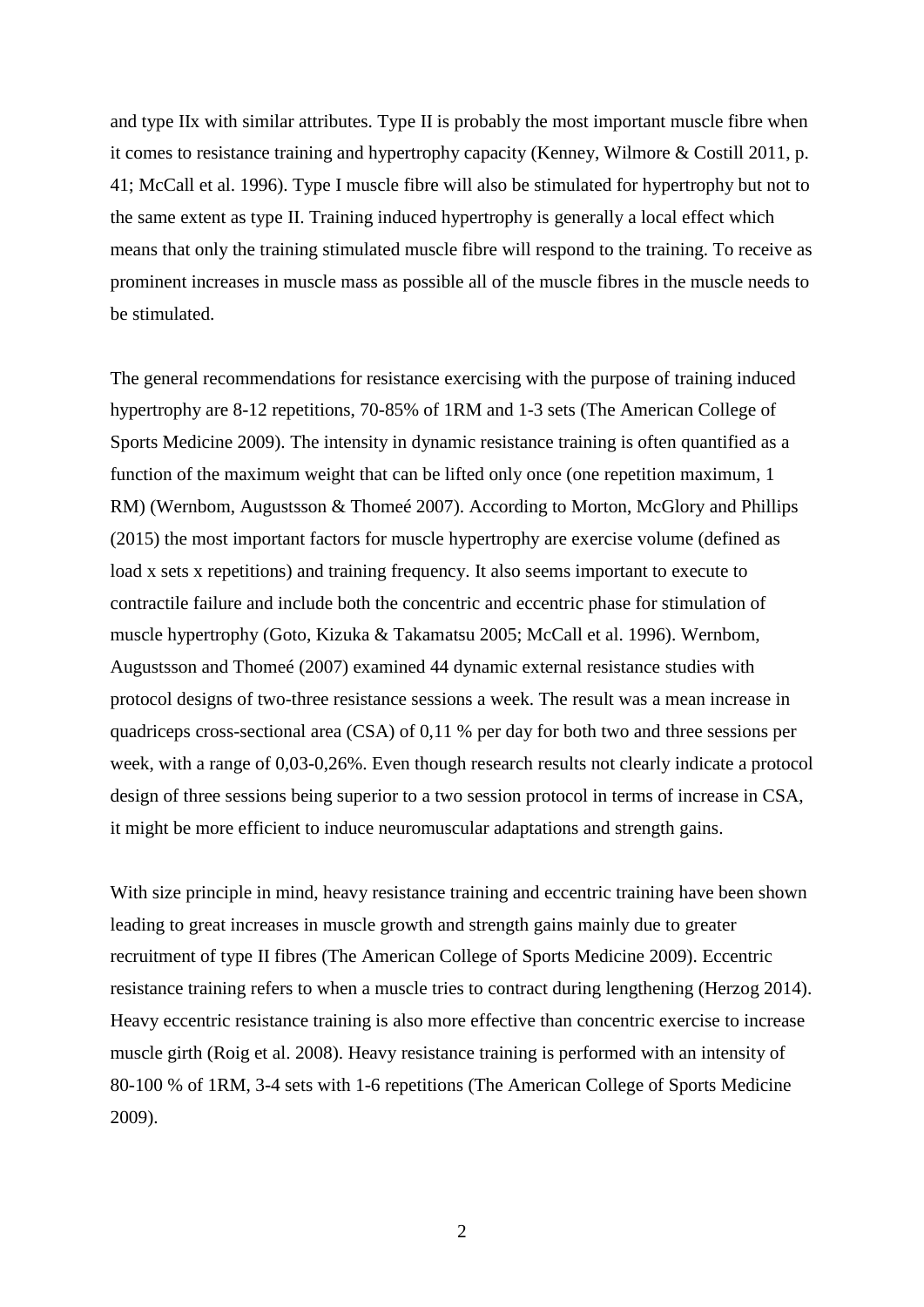If an athlete is unable to perform heavy resistance training due to injury, maintaining or rebuilding muscle mass is key for a rapider rehabilitation, since muscle atrophy starts rapidly after injury or inactivity (Wall et al. 2014). A solution to the problem might be a fairly new type of low intensity resistance training called blood flow restricted resistance exercise (BFRE). BFRE is resistance training performed with a low intensity of 15-30 % of 1RM with a total of 30-60 repetitions. One study has shown equivalent increases in muscle CSA of BFRE as of traditional resistance exercise (Wernbom, Augustsson & Raastad 2008). Results that contradicts the recommendation of a higher weight intensity than 70 % of 1RM to induce muscle hypertrophy (The American College of Sports Medicine 2009). BFRE is performed by placing a tourniquet cuff around the proximal portion of either the upper or lower extremity. The purpose of the tourniquet is to restrict the venous blood flow (Pearson & Hussain 2015). As described earlier, recruiting of motor units follows a size principle. It is believed that a high load is necessary to recruit all of the muscle fibres in the trained muscle. However, with BFRE it seems that the restricted venous blood flow decreases the recruiting threshold by fatiguing the muscle more than regular resistance training (Wernbom, Augustsson & Raastad 2008). To summarize, the type 1 fibres will be totally fatigued which results in earlier recruitment of type 2 muscle fibres. This is believed to be one of the reasons of the great results in hypertrophy. Another perk of BFRE is that the muscle damage that occur after heavy resistance training, and especially eccentric training, doesn't occur following BFREtraining (Loenneke, Thiebaud & Abe 2014). This allows a higher frequency of BFRE in comparison with heavy resistance training. Though, it is still uncertain how much BFRE an athlete can tolerate regarding frequency and training load. Nielsen et al. (2012) have shown that a very high training load (23 sessions within in 19 days) can be tolerated but new unpublished studies (Baekken et al. 2015) indicate that this might be too much for some individuals. The best way to perform high load BFRE-training might therefore be in a periodized manner with 1-2 weeks of BFRE-training separated by 2-4 weeks of rest from BFRE or performing traditional resistance training.

No one has to the best of our knowledge combined high intensity resistance training with BFRE-training when training the lower body. We have only found one study that have combined the two types in an upper body protocol. Yasuda et al. (2011) studied the differences between a high intensity resistance protocol, a low intensity blood-flow restriction protocol and a combined protocol and found out that the combined protocol generated the biggest increase in muscle CSA of the m.triceps brachii. Since no one have combined heavy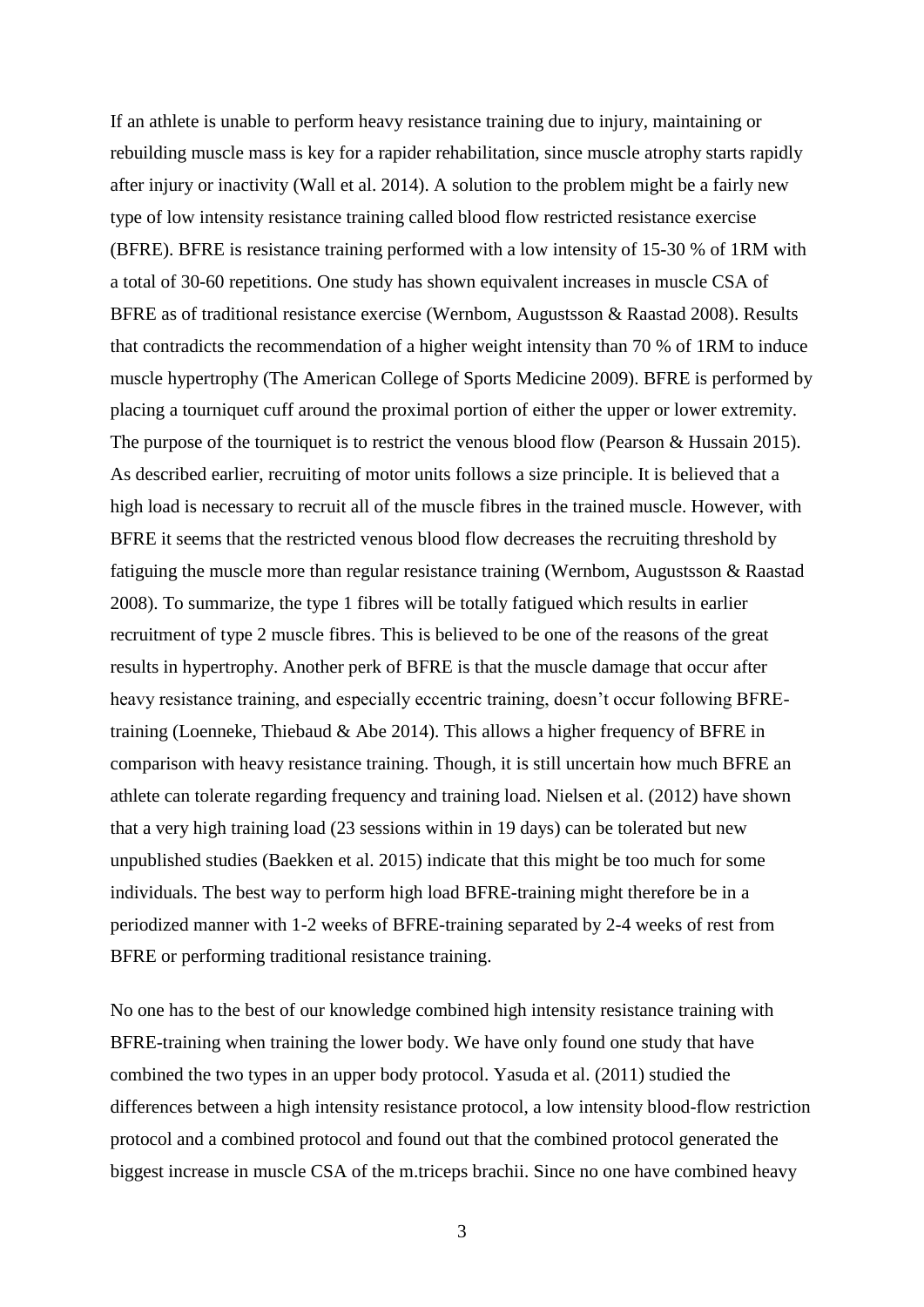resistance training with BFRE-training in a lower body protocol, research of the field is clearly needed.

Athletes and trainers use the tool of periodization to optimize their resistance training. Periodization is a method to plan the athlete's training to induce physiological adaptions while managing muscle fatigue (Bompa & Haff 2009, p. 125 f.). There are two basic types of periodization in resistance training called traditional and undulating periodization. Traditional periodization, also entitled step-loading or linear periodization, uses a progression of the training load. The periodization usually stretches over 10-12 weeks with high volume and low intensity in the beginning, with a decreasing training volume but an increasing intensity over time. The second periodization is called undulating, also entitled nonlinear or untraditional periodization, which varies the training load and intensity between every workout (Kok, Hamer & Bishop 2009). It can also be termed mixed-methods resistance training (Newton et al. 2002). In a study by Bartolomei et al. (2015) a weekly-undulating periodization (WUP) showed superior results in thigh-CSA after 10 weeks of training in comparison with a linear block periodization, with an increase of 5,8 % for WUP and 1,6 % for linear block.

Taken together, the literature shows that the following training strategies are efficient to induce muscle hypertrophy:

- 8-12 repetitions, 70-85% of 1RM and 1-3 sets (traditional resistance training)
- 5-7 repetitions, 80-90% of 1RM and 1-3 sets (heavy resistance training)
- 20-30 repetitions,  $20-30\%$  of 1RM 2-4 sets (BFRT, 80-100% mmHg)
- 2-3 training sessions/week
- Undulating periodization

Even though many different resistance training protocols have been tested and evaluated no one has combined the above strategies in an attempt to maximize hypertrophy. On top of this, few studies have directly compared muscle hypertrophy in men and women after a period of resistance training. Cureton et al. (1988) tried to examine muscle hypertrophy between men and women and their study indicated that there are most likely no differences between the two groups. As there is little known about muscle hypertrophy between genders, this study will hopefully contribute with more knowledge of eventual differences between men and women, together with the results of our unique resistance training protocol.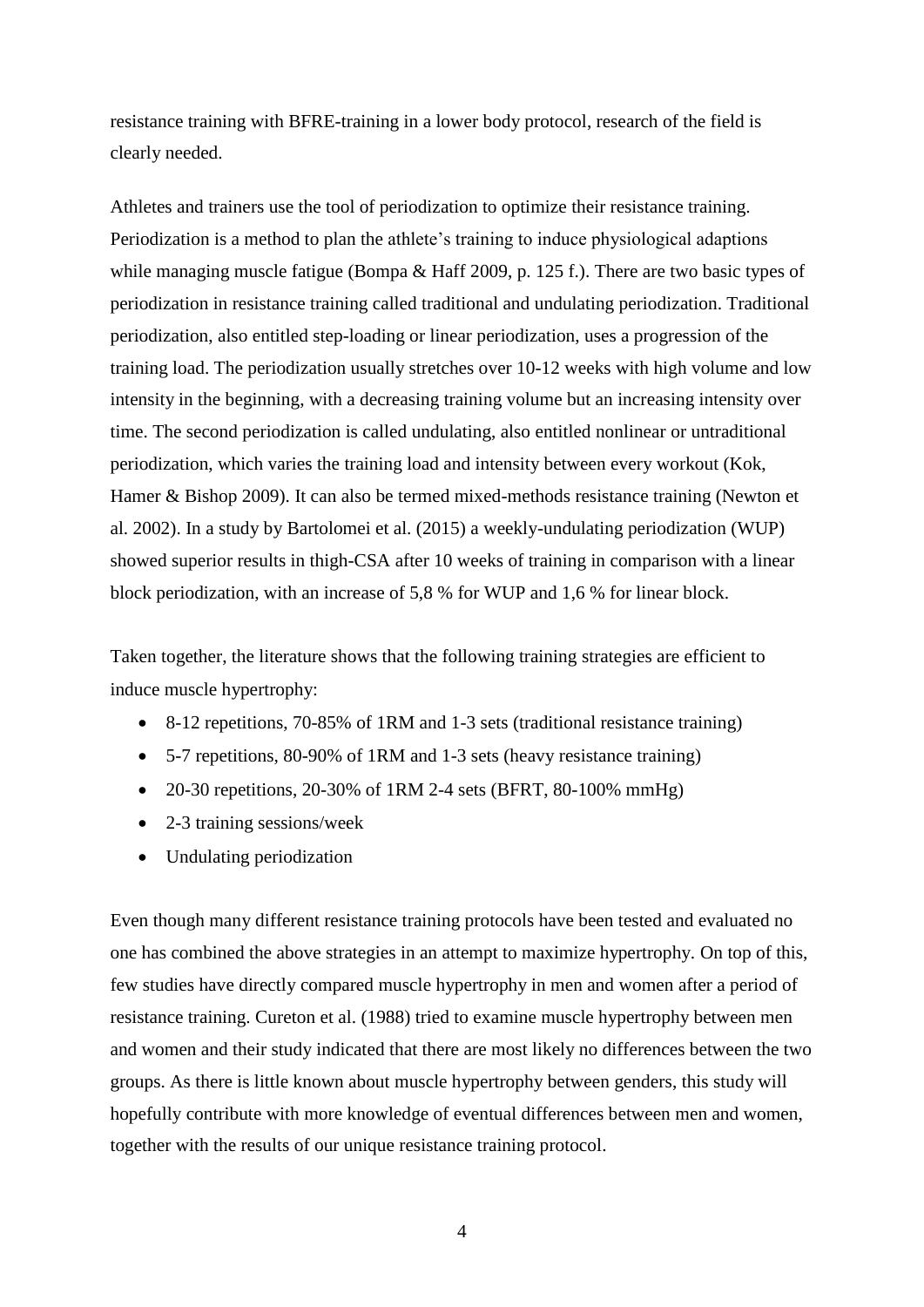## <span id="page-10-0"></span>*1.1 Aim and research questions*

The purpose of the present study is to combine efficient strategies from existing literature and research with the attempt to construct the most optimal resistance exercise protocol for muscle hypertrophy. Our hypothesis is that an undulating periodization with mixed-methods of traditional resistance training, eccentric resistance training and BFRE, will produce greater increases of the quadriceps cross sectional area in comparison with other protocols.

- Will our combination of classic resistance training and blood flow restricted resistance exercise (BFRE) training increase quadriceps muscle growth more than other protocols?
- Will there be any differences in muscle growth between men and women?

## <span id="page-10-1"></span>**2 Method**

This study is an appendix of a study performed at The Swedish School of Sport and Health Science in Stockholm, working title of the mother study is the Muscle Memory Study (MMstudy). Due to the purpose of the MM-study, our training intervention had to be performed with only one leg. The reason why they only trained one leg is that the other leg works as a control leg in the MM-study. All subjects ingested a protein supplement after every training session, also due to the purpose of the MM-study.

## <span id="page-10-2"></span>*2.1 Subjects*

A total of 20 healthy subjects (10 men and 10 women) were recruited in the study. Sixteen subjects (n=16) completed the training intervention. One subject quit prematurely due to reasons not related of this study and three subjects were excluded from the results of this study since they did not complete enough training sessions due to sickness or travelling abroad. As the training period consisted of numerous training sessions (34) and to prevent drop outs the selection of subjects were consecutively. Subjects were recruited via advertisements and got accepted to the intervention after an interview. The inclusion criteria's where set as followed; never been performing resistance training and/or endurance training of the lower body regularly and never participated in any sport or activity that stress the lower body. All subjects were informed about the purpose of the study and signed a written informed of consent prior to the pre-tests. All training was performed with one leg that was randomly selected. The subjects' physical characteristics are presented in table 1.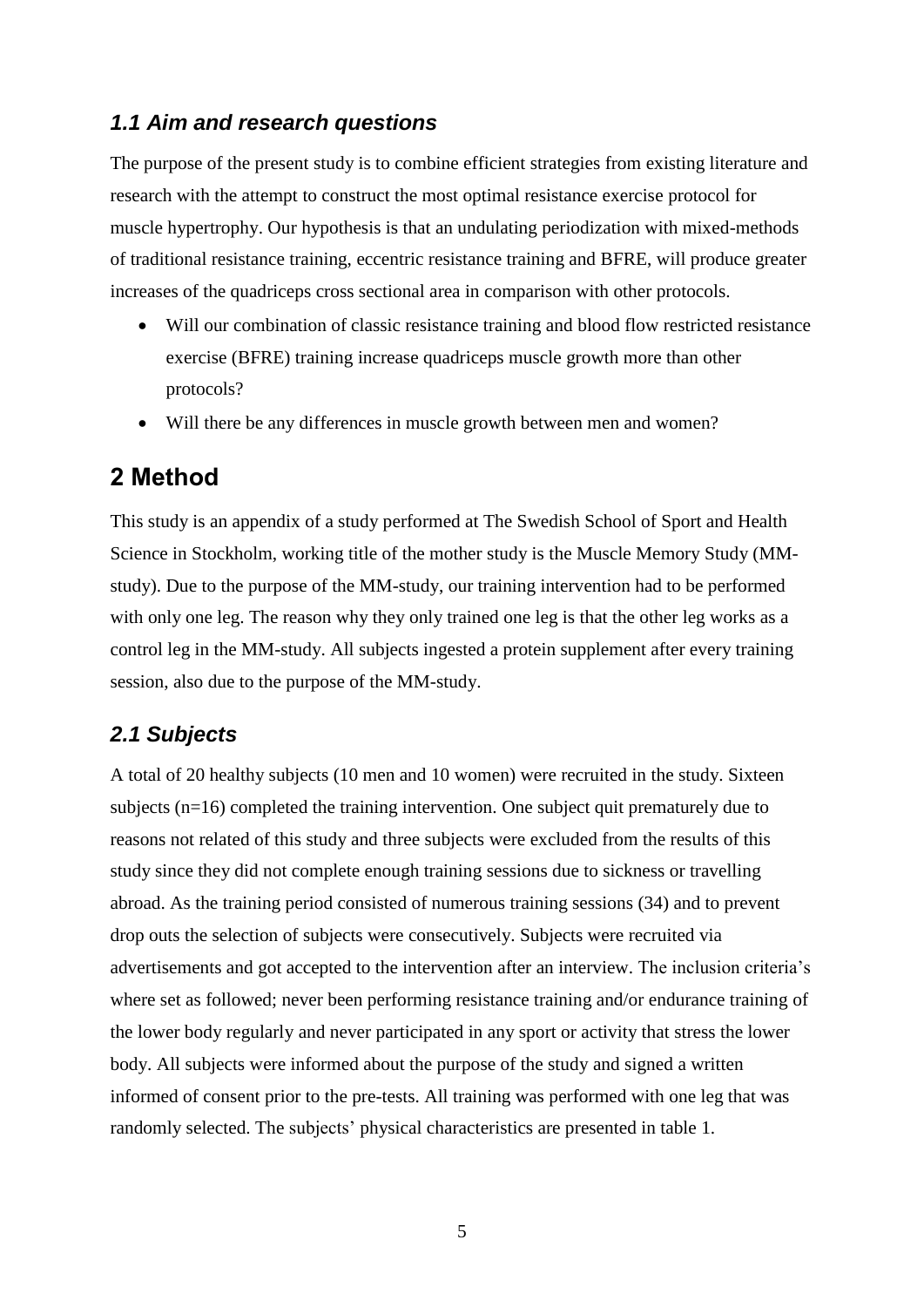| <b>Groups</b>  | Age $(y)$      | Height (cm)     | Weight (kg)     | Lean body weight (kg) |
|----------------|----------------|-----------------|-----------------|-----------------------|
| All $(n=20)$   | $24.7 \pm 2.9$ | $174.2 \pm 8.2$ | $73.2 \pm 19.0$ | $58.8 \pm 13.8$       |
| Men $(n=10)$   | $25,1 \pm 3,3$ | $182.2 \pm 5.5$ | $85,3 \pm 17,9$ | $70.4 \pm 9.3$        |
| Women $(n=10)$ | $23,8 \pm 2,0$ | $168 \pm 3,1$   | $61,0 \pm 10,2$ | $47.2 \pm 5.1$        |

Table 1. Overview of subjects' physical characteristics. Values are presented as mean ± standard deviation.

## <span id="page-11-0"></span>*2.2 Protocol overview*

When accepted to the study all subjects had their m. vastus lateralis (VL) muscle thickness measured by an ultrasound screening. Prior to the one repetition maximum test (1RM), all subjects underwent two familiarization sessions. The 1RM-test was performed both to determine their individual training load in the leg press and leg extension, but also to test their maximal strength before the training intervention. Subjects then underwent 8 weeks of weekly undulating resistance training (week 1-3, 5-7 and 9-10) plus two weeks of BFRE-training (week 4 and 8). After the 10-week training intervention subjects had their VL muscle thickness reexamined through another ultrasound screening and 1RM-test were assessed once again to compare their strength pre and post the training intervention (see table 2). Subjects were instructed not to increase or decrease their weekly training routines or make any changes in their normal dietary habits during the training period.

| Timeline |                                  |         |  |  |
|----------|----------------------------------|---------|--|--|
| Week     | Performed                        | $%$ 1RM |  |  |
| 1        | Ultrasound/Familiarization       |         |  |  |
| 2        | <b>1RM Assessment</b>            | 100%    |  |  |
| 3        | Resistance training              | 70-85 % |  |  |
| 4        | Resistance training              | 70-85 % |  |  |
| 5        | Resistance training              | 70-85 % |  |  |
| 6        | <b>BRFE</b>                      | 15-30 % |  |  |
| 7        | Resistance training              | 70-85 % |  |  |
| 8        | Resistance training              | 70-85 % |  |  |
| 9        | Resistance training              | 70-85 % |  |  |
| 10       | <b>BRFE</b>                      | 15-30 % |  |  |
| 11       | Resistance training              | 70-85 % |  |  |
| 12       | Resistance training              | 70-85 % |  |  |
| 13       | <b>Ultrasound/1RM Assessment</b> | 100%    |  |  |

**Table 2.** Timeline for the training intervention.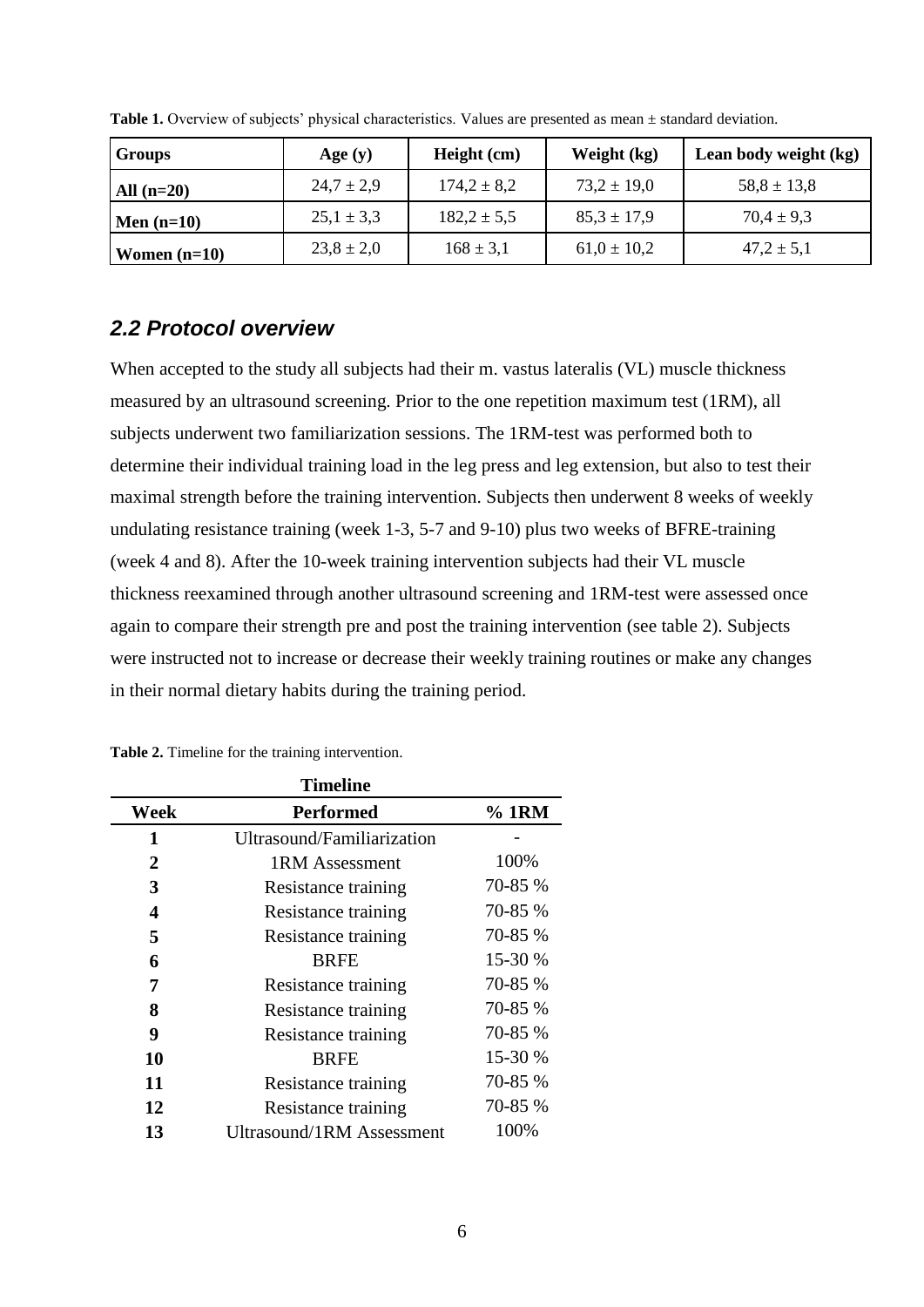## <span id="page-12-0"></span>**2.2.1 Familiarization**

To minimize the effect of learning, all subjects performed two familiarization sessions prior to the pre-tests and the start of the training period. The familiarizations sessions took place between 1-11 days prior to the first pre-test and there were 24 to 48 hours between the two sessions. During the familiarization sessions the subjects performed three sets, first in the leg extension and then the leg press. Both legs were trained unilaterally. The subjects were instructed to not execute until failure. For standardization, prior to the first set all subjects had their 90° knee joint angle (see figure 1) measured in the leg press and a marking (see figure 2) was placed onto the leg press machine to show subjects when to stop the eccentric phase and start pressing the sled. In the leg extension, subjects started from 90° in the knee joint and performed to a range within 0-20° ending the concentric phase (0° measuring the leg fully extended). A goniometer was used for both measurements, measuring from the lateral malleolus through the lateral epicondyle to the trochanter major of femur.



**Figure 1.** Use of Goniometer for the assessment of 90° angle in knee joint.



**Figure 2.** The arrow indicates individual marking in the leg press.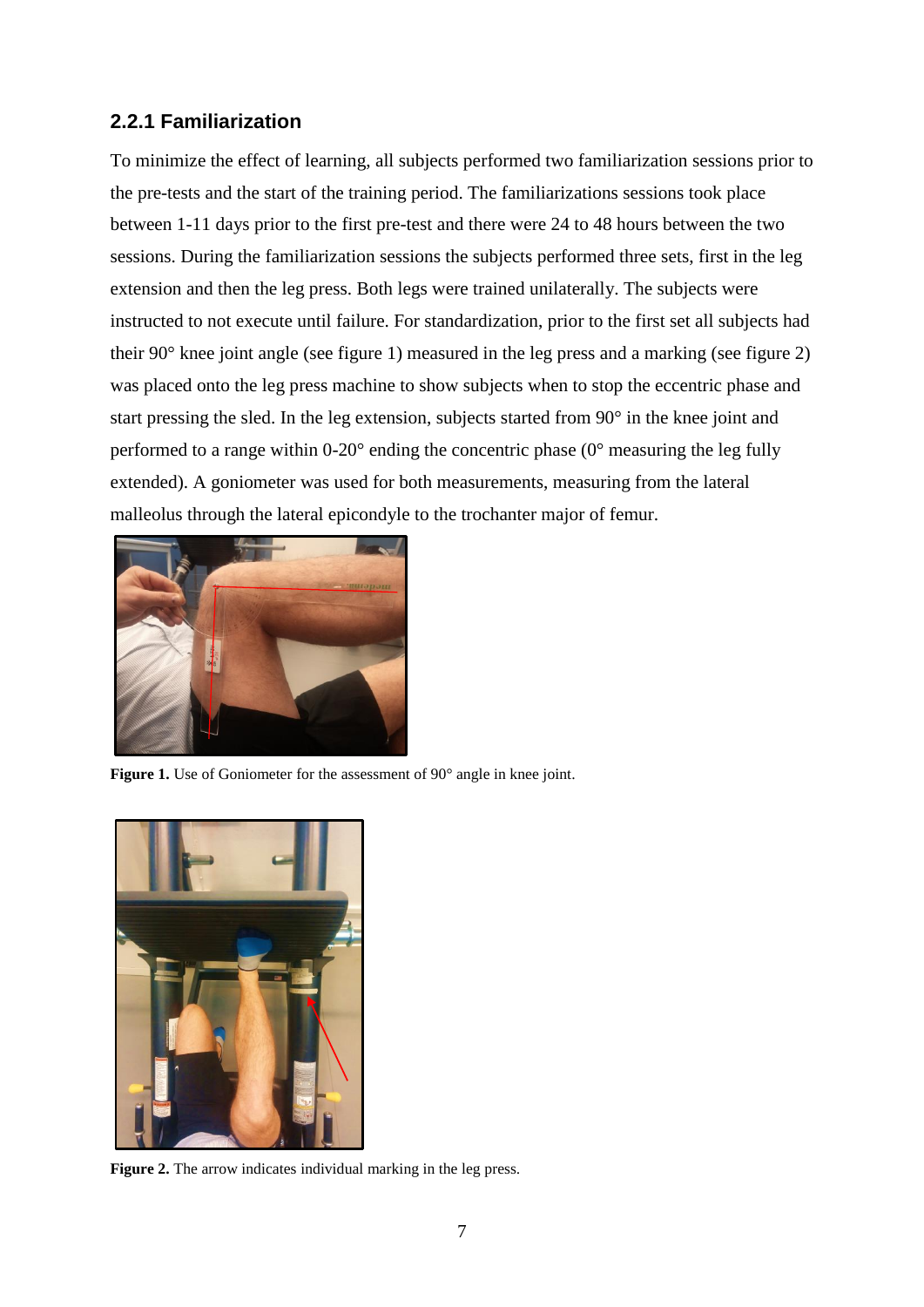#### <span id="page-13-0"></span>**2.2.2 Ultrasound screening**

Muscle thickness of the VL muscle was measured pre and post of the 10-week training intervention. An ultrasound screening was performed by using Siemens Acuson S1000 (Germany) with a Multi-D matrix 14L5 (5-14 MHz) 4,5cm probe. To ensure good contact without depressing the surface of the VL muscle, the probe was coated with a water-soluble transmission gel. The pre measurements were done before the familiarization training started and the post measurements at least 3 days after their last training session. The examined area of VL was determined by the distance of 25, 50 and 75% between the superior edge of patella and the trochanter major (MP25, MP50 and MP75) (Alegre et al. 2014). Muscle thickness was determined as the distance between subcutaneous adipose tissue interface and intermuscular interface at mid belly. Three measurements were obtained from each point of the VL muscle. During the screening, subjects were supine and instructed to relax in the thigh muscle. To ensure the reliability of the measurement all reference points of the pretest were registered in a coordination system.

#### <span id="page-13-1"></span>**2.2.3 Body composition**

All subjects had their body composition measured before and after the training intervention. Measurements were done before their 1RM test to avoid the risk of muscle edema. Skinfold measurements were assessed with a Harpenden skinfold caliper (England) and were performed by the same person at both pre- and posttests. Each skinfold measurement was measured in triplet and all points were taken from the dexter part of the subject. The seven measurement points were; triceps, subscapular, chest, midaxillary, suprailiac, abdominal and thigh. A Jackson/Pollock 7 caliper method was used to determine body composition. Bodyweight measurement were performed with a calibrated scale. Subjects were allowed to wear training clothes but not to wear shoes. Bodyweight was rounded off to the closest 0.1 kg. Body height was measured using a calibrated tape and was rounded off to the closest 0,1 cm.

# <span id="page-13-2"></span>**2.2.3 Assessment of one repetition maximum in leg press and leg extension**

All subjects performed one repetition maximum (1RM) tests for both their legs before and after the training period. 1RM tests were performed in a Cybex leg press and in a Cybex Eagle leg extension machine (USA). All subjects performed a standardized five-minute warm-up on a Monark Ergomedic 828 E (Sweden) at 60 RPM with 1 kp. Prior to the 1RM test, each subject's predicted 1RM was calculated with the help of an Android application,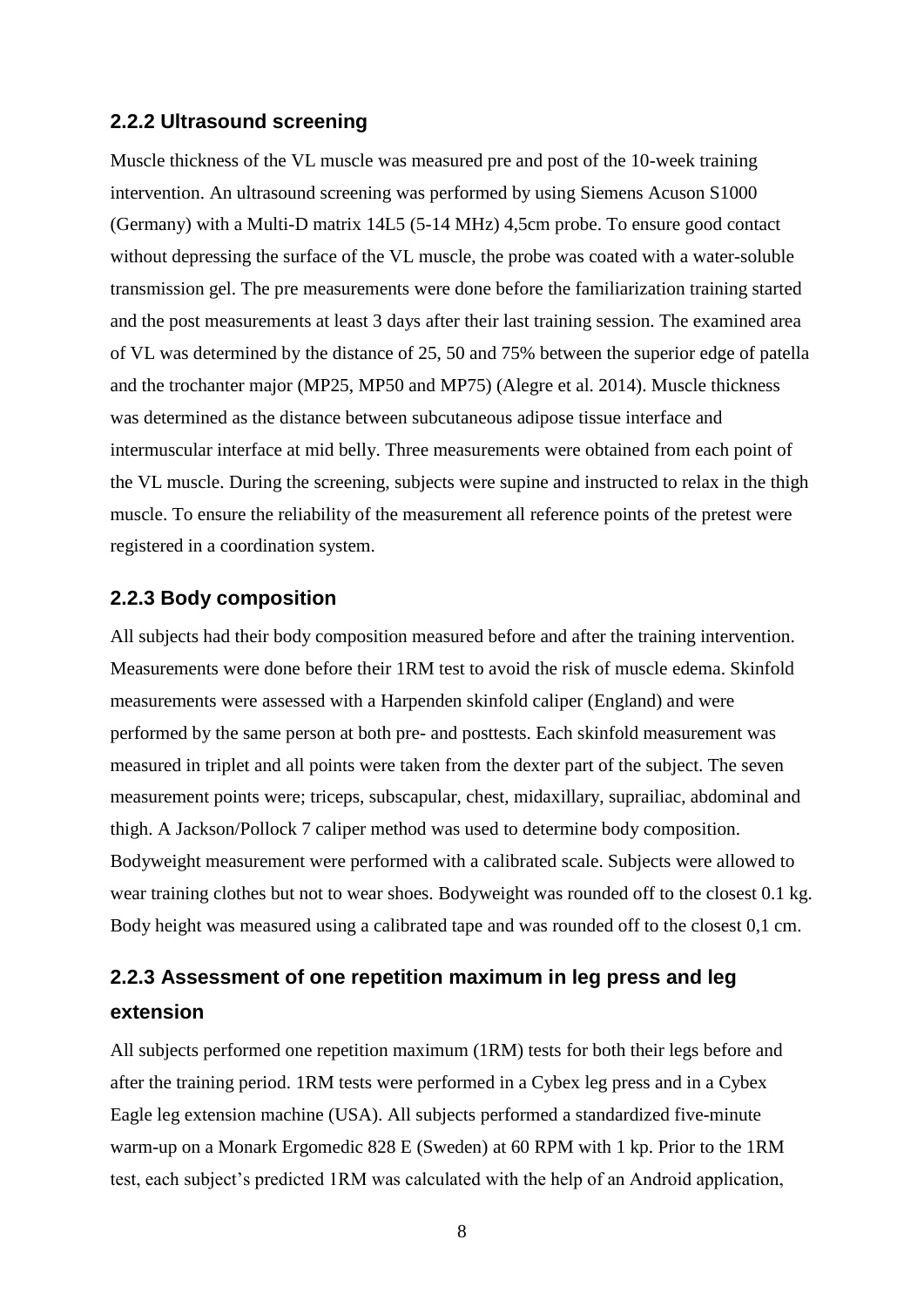Rep Max Calculator 2.1.0 (USA). The application calculated a mean value of seven different RM-algorithms (Brzycki, Epley, Lander, Lombardi, Mayhew et al., O'Conner et al. & Wathen) out of the subject's performed weight in the last set of the second familiarization session. Test procedure were then as followed, 10 repetitions at 40-60% of their predicted 1RM with a two-minute rest, five repetitions at 60-80% of their predicted 1RM with a twominute rest, three repetitions at 90 % of their predicted 1RM with a five-minute rest (Tanner & Gore 2013, p. 213 f.). Subjects then performed single repetition attempts at their predicted 1RM. If the subject was able to complete a dynamic repetition, the weight was increased by 2,5-10% until failure with a three-minute rest between attempts. A successful repetition in the leg press required the subject to perform a knee flexion to or past 90 degrees and extend back to full extension in the knee joint. After performing a 1RM in the leg press subjects rested for three minutes and continued with leg extension. Leg extension implemented the same test protocol procedure except for the first 10 repetition warm-up. A successful repetition in the leg extension required a dynamic knee extension from a starting 90-degree knee flexion to a knee extension within the range of 0-20° in the knee joint. The supervisor (SV) was placed laterally from the subject both in the leg press and leg extension during the 1RM. If the subject didn't perform a standardized dynamic repetition without the help of the SV, the SV registered it as an unsuccessful attempt.

#### <span id="page-14-0"></span>**2.2.4 Training intervention**

The subjects participated in a 10 week supervised training program consisting of 34 training sessions. Training was performed three days a week (mon/wed/fri) except for week 4 and week 8 where subjects had to exercise once every day from Monday to Friday. Week 1-3, 5-7 and 9-10 followed a weekly undulating periodization (WUP). Week 4 and week 8 consisted of BFRE-training. Subjects only trained one leg during the entire training period (see appendix 2 for a more detailed training overview). Following a short warm-up of one set of 10 repetitions in the leg press with an intensity of 20 kg and one set of 10 repetitions with 50 % of the working set load, subjects performed three sets of unilateral leg press and rested for 2-3 minutes before performing three sets of unilateral leg extension during week 1-3, 5-7. To achieve a tapering effect for our subjects, the amount of sets was decreased during week 9 and week 10. Only one set was performed on Wednesday during week 9 and 10. During the last week (10) subjects only performed two sets on Monday and Friday (see table 3).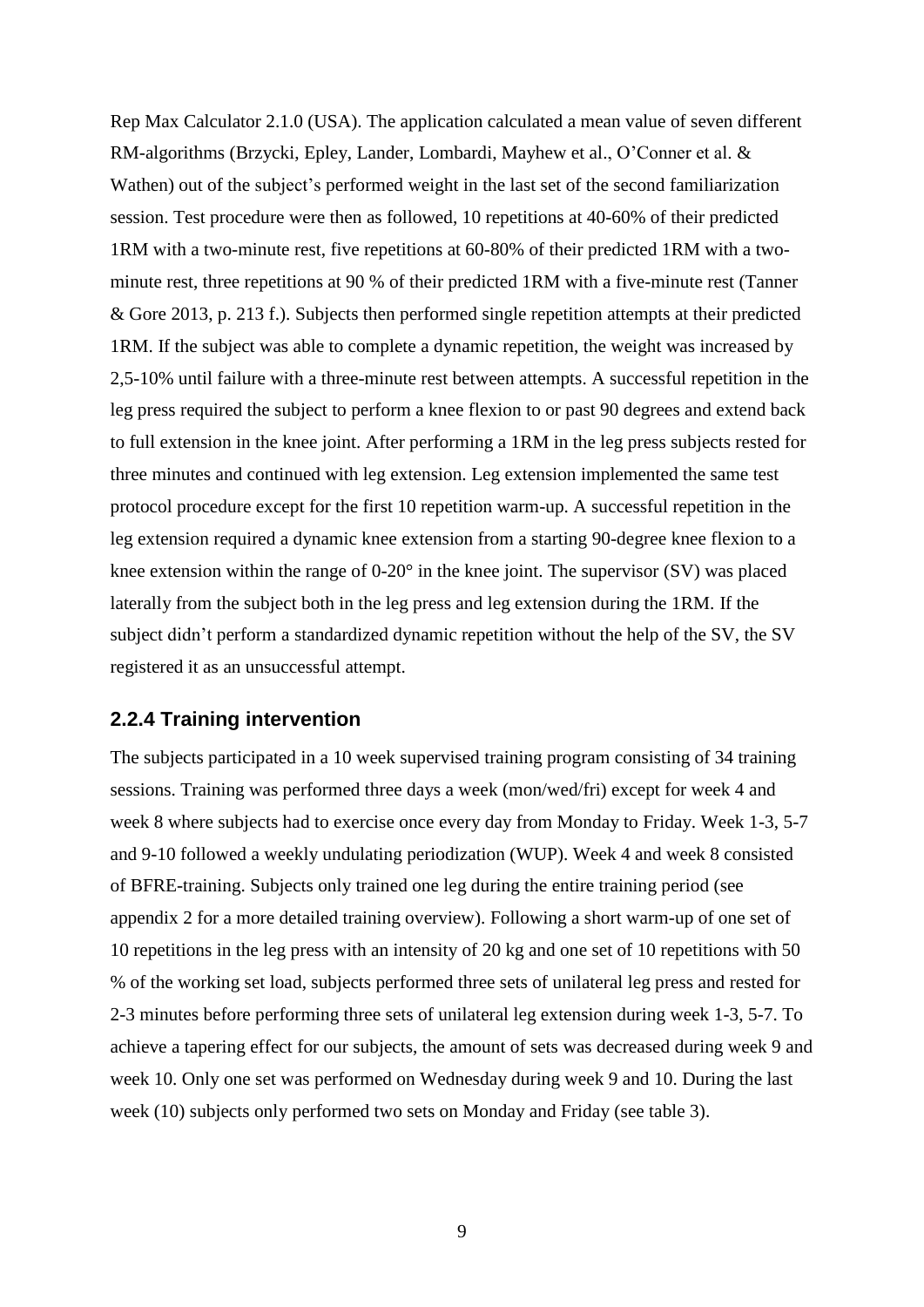|                             | Week 1-3, 5-7 |           |               | <b>Week 9-10</b> |                               |          |
|-----------------------------|---------------|-----------|---------------|------------------|-------------------------------|----------|
|                             | <b>Monday</b> | Wednesday |               |                  | Friday   Monday Wednesday     | Friday   |
| <b>Intensity</b> 70-75 $\%$ |               | 90 % of M |               |                  | $80-85\%$   70-75 % 90 % of M | 80-85 %  |
| <b>Sets</b>                 |               | 3         | $\mathcal{R}$ | $2 - 3 *$        |                               | $2 - 3x$ |
| <b>Reps</b>                 | $10-12$       | $10-12$   | $5 - 7$       | $10-12$          | $10-12$                       | $5 - 7$  |

**Table 3.** Training volume and intensity during week 1-3, 5-7 and 9-10. The sun  $(\alpha)$  indicate that during week 10 only 2 sets where performed, M=Monday.

The WUP consisted of a high repetition session on Monday with three sets of 10-12 repetitions with 70-75 % of 1RM. Subjects were encouraged to execute to failure in the last two sets. Rest between sets where 1-2 minutes. The Wednesday session, with the purpose to increase training frequency, consisted of three sets of 10-12 repetitions with 90 % of the training intensity at the Monday session, not executing to failure. Rest between sets where 1-2 minutes. On Friday, subjects performed a higher intensity session with three sets of 5-7 repetitions with 80-85 % of 1RM with focus on executing slow during the eccentric phase and executing to failure in the last two sets. Rest between sets where 2-3 minutes.

During week 4 and week 8 subjects exercised every day. Subjects exercised only in the leg extension on Monday, Wednesday and Friday. Leg press were only performed on Tuesday and Thursday. Before each training session a Delfi Medical low pressure tourniquet cuff (30- 77cm, USA) were applied to the proximal portion of the thigh. The cuff was connected to a Zimmer A.T.S. 2000 tourniquet system (USA) that automatically applied and regulated the pressure to 100 mmHg. Subjects then performed four sets of unilaterally leg press or leg extension at a set pace of 60 BPM in the leg extension and 50 BPM in the leg press. Pace was given by a metronome and was enhanced by the SV holding it. The intensity was set at 20 % of 1RM in leg extension and 30 % of 1RM in the leg press. Protocol was as following: first set consisted of 30 repetitions with a 30 second rest, second set consisted of 10 repetitions with a 30 sec rest, in the third and fourth set subjects were encouraged to execute to concentric failure with a 30 sec rest between set three and four (see table 4). Failure was standardized as when the subject wasn't able to keep up with the pace or couldn't extend fully after two warnings. If subjects had problems initiating the concentric phase in set 3 and set 4, due to massive blood accumulation in the thigh, the SV helped with initiating the first or second repetition. Tourniquet cuff pressure was kept during the entire training session and was released immediately upon completion of set four. If subjects were unable to complete the set amount of reps in set number one and two or not more than five repetitions in the third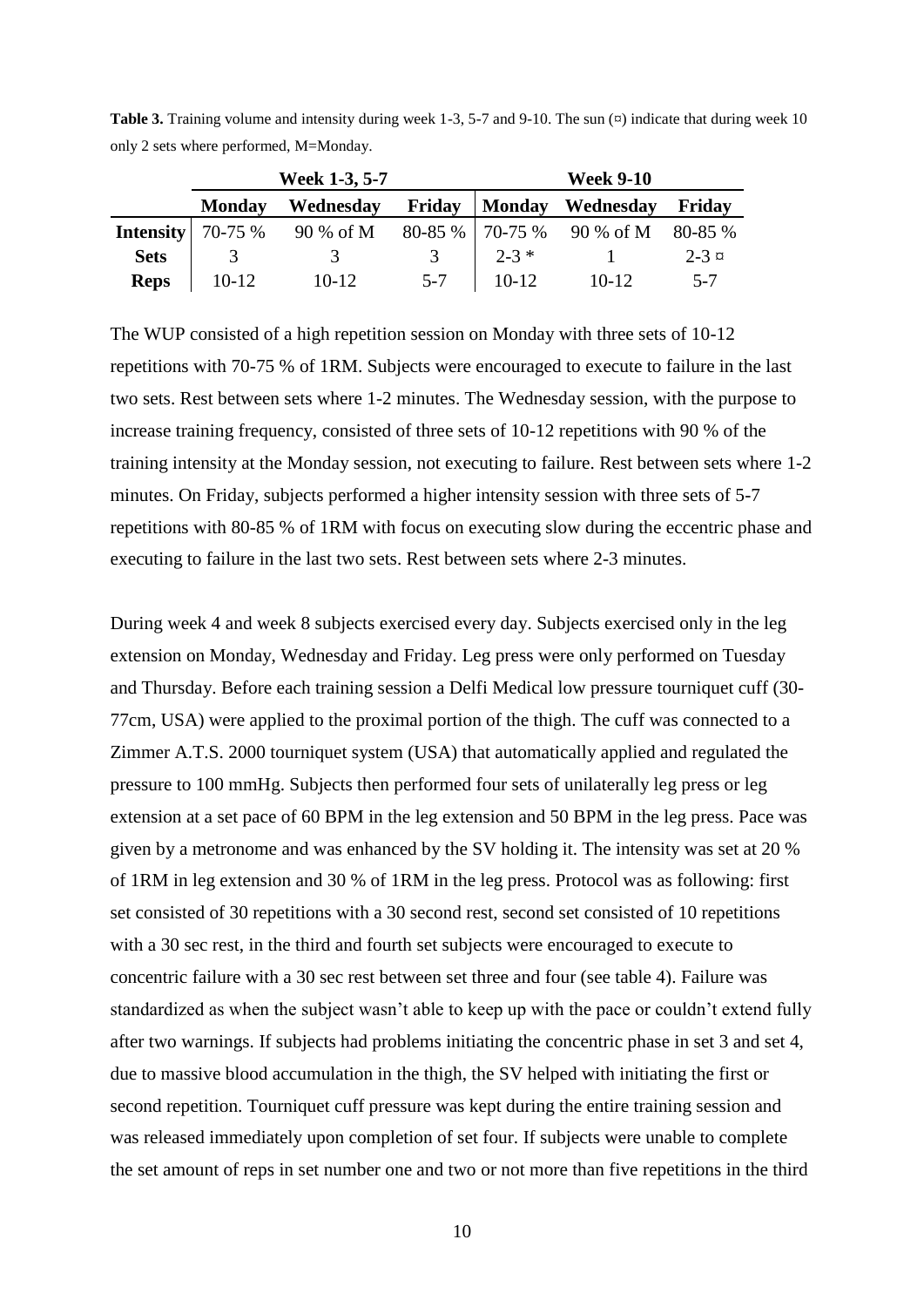set, training intensity was decreased by 5 % to 15 % (leg extension) respectively 25 % of 1RM (leg press) to the next training session. If a decrease of weight intensity wasn't enough, tourniquet pressure was decreased to 90 mmHg. Acute changes to tourniquet pressure was applied in set three and four if the subject couldn't complete more than five repetitions in set two. If an acute decrease was needed, tourniquet pressure was decreased to 90 mmHg.

|                   | Week 4 and 8       |                    |  |
|-------------------|--------------------|--------------------|--|
|                   | <b>Mon-Wed-Fri</b> | <b>Tues-Thur</b>   |  |
| <b>Exercise</b>   | Leg extension      | Leg press          |  |
| <b>Pressure</b>   | $100 \text{ mmHg}$ | $100 \text{ mmHg}$ |  |
| <b>Intensity</b>  | 15-20 %            | 25-30 %            |  |
| <b>Reps Set 1</b> | 30                 | 30                 |  |
| <b>Reps Set 2</b> | 10                 | 10                 |  |
| <b>Reps Set 3</b> | Failure            | Failure            |  |
| <b>Reps Set 4</b> | Failure            | Failure            |  |

**Table 4.** Training volume, intensity, pressure and exercise for week 4 and 8.

To not be excluded from the training intervention, subjects weren't allowed to miss more than 20% of the total amount of training sessions during the whole intervention or more than three training sessions in a row. Due to the long training period no sessions were added after the 10 week period of training.

## <span id="page-16-0"></span>*2.3 Nutrition*

The only standardization in terms of nutrition was that protein supplements were ingested after each training session during the 10-week intervention. This standardization was implemented to attempt that the subjects had a sufficient protein intake (Schoenfeld, Aragon & Krieger 2013). Each portion contained 23,4 gram of whey protein (FitnessGuru One Whey) and was mixed with a free amount of water. 3 out 20 subjects were given an organic protein (Fitness Guru Hemp Protein) and each portion contained 21 gram vegetable protein. None of the subjects were allowed to use any performance enhancing supplements.

## <span id="page-16-1"></span>*2.4 Validity, reliability and ethics*

To establish this study reliability and validity pilot tests were performed on the 1RM test and BFRE training prior to the training intervention. Ultrasound screening is a valid method for measuring skeletal muscle size (Pretorius & Keating 2008). Noorkoiv, Nosaka and Blazevich. (2010) tested the validity of measuring CSA via ultrasonography against computed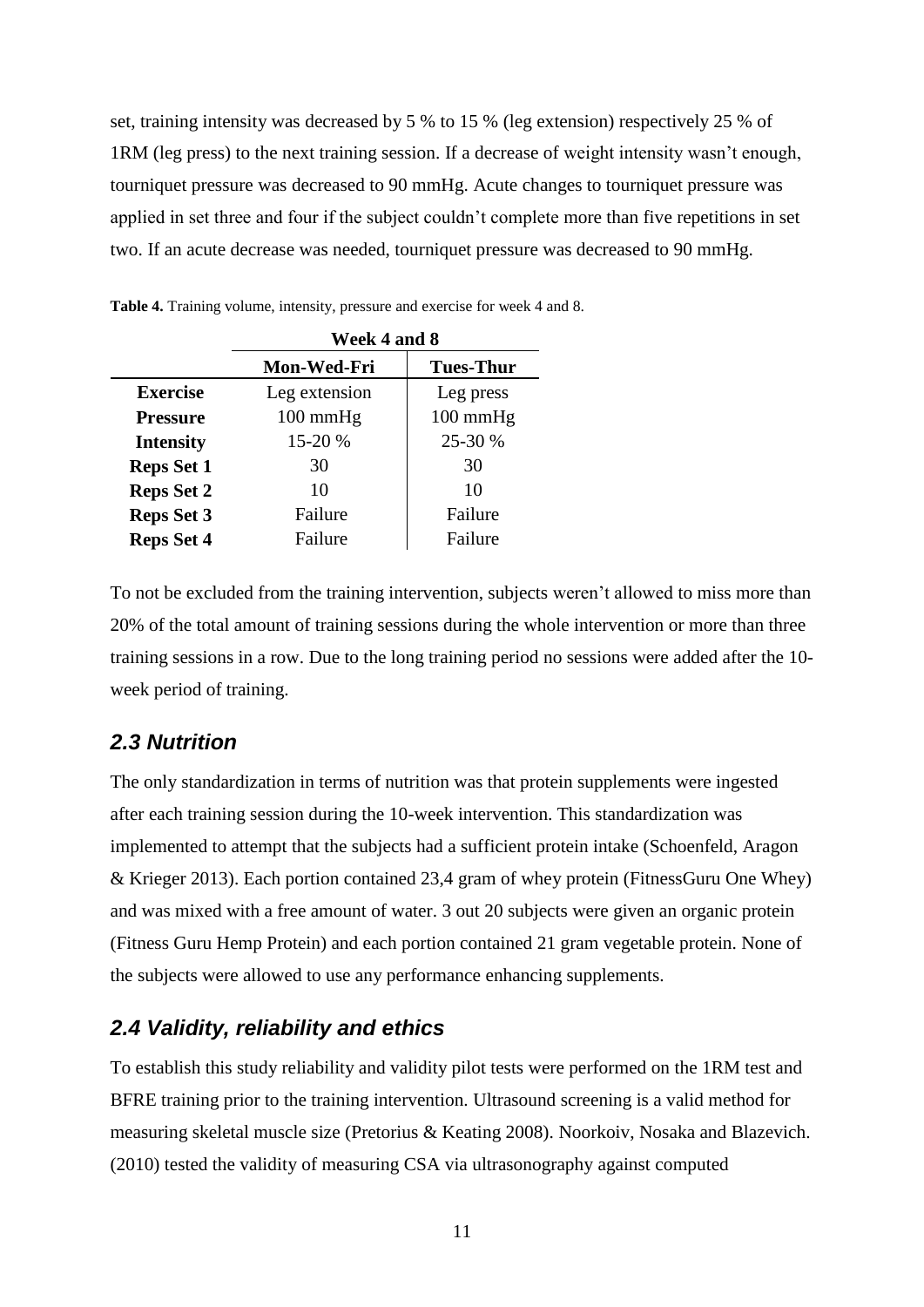tomography (CT), which is one of two golden standard methods. Validity was tested by intra class correlation between the two methods. Their results showed that a mid-thigh measurement had the highest ICC score and lowest standard error of 0,6%. Results of MP50 will therefore be the most interesting as of this study. According to Tanner and Gore (2013, p.4) typical error for Skinfold Caliper measurement is <5%.

All subjects were informed with the purpose and risks of participating in the study and all signed a written informed of consent (Vetenskapsrådet u.å.) (see appendix 3). Though they only exercised one leg for 10 weeks, all subjects are going to exercise both legs during the second training period of the MM-study. We also provided everyone with an upper body exercise program and access to the school's gym facilities twice a week. All data where treated with care and all subjects were anonymized during data handling and analysis. The present study is an appendix of a study performed at The Swedish School of Sport and Health Science, which is approved by the regional board of ethics, DNR 2015/211-31/4.

## <span id="page-17-0"></span>*2.5 Statistical analysis*

All values are reported as means  $\pm$  SD or percent change or both from pre and post the training intervention. Means and SD were calculated in Microsoft Excel 2016 (Microsoft Corporation, Redmond, Washington, USA). Statistical analyses were performed with IBM SPSS Statistics Version 22 (IBM, New York, USA). Pre and post results were analyzed with a paired dependent T-test. Differences between groups were analyzed with an independent Ttest. The level of statistical significance was set at  $p \le 0.05$ .

# <span id="page-17-1"></span>**3 Results**

## <span id="page-17-2"></span>*3.1 Subjects*

Sixteen subjects (9 women and 7 men) completed  $32 \pm 1.4$  of 34 possible training sessions. No differences were seen between pre and post measurements in both weight and lean body weight (see table 5).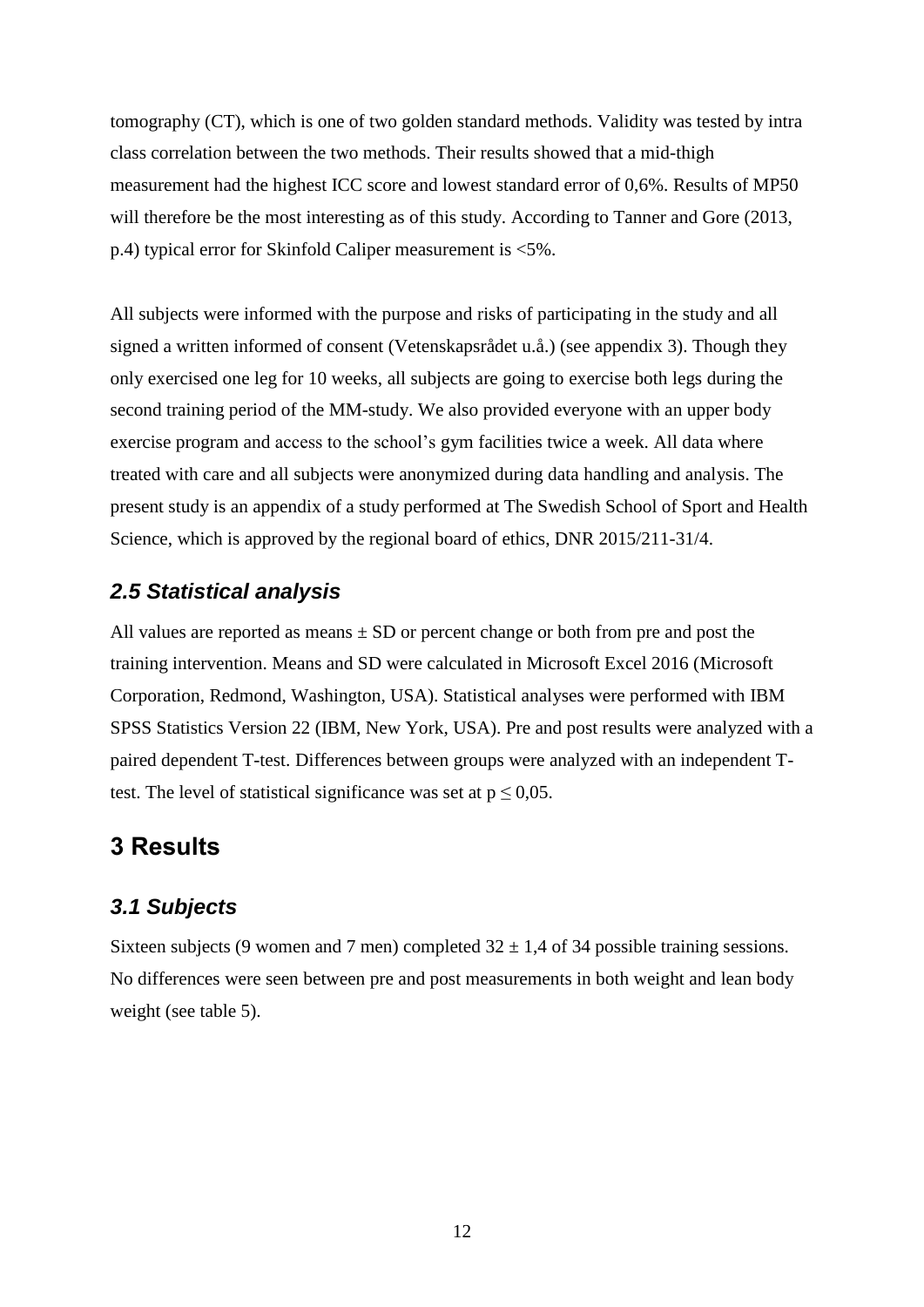|               |                 | Weight (kg)     | Lean body weight (kg) |                 |  |
|---------------|-----------------|-----------------|-----------------------|-----------------|--|
| Groups        | Pre             | <b>Post</b>     | <b>Pre</b>            | <b>Post</b>     |  |
| All $(n=16)$  | $70,6 \pm 17,2$ | $70,6 \pm 16,5$ | $56.3 \pm 11.9$       | $55,5 \pm 10,5$ |  |
| Men $(n=7)$   | $81,6 \pm 18,1$ | $81.7 \pm 17.3$ | $67.3 \pm 8.5$        | $65.7 \pm 6.6$  |  |
| Women $(n=9)$ | $62 \pm 10.2$   | $61,9 \pm 9,1$  | $47.7 \pm 5.2$        | $47.6 \pm 4.7$  |  |

**Table 5.** Subjects physical characteristics before and after the 10-week training intervention. Values are presented as mean ± standard deviation.

Throughout the training intervention all subjects performed two weeks of blood flow restricted resistance exercise (BFRE) and the amount of repetitions performed in each set are presented in table 6.

**Table 6.** Mean amount of repetitions performed during the two BFRE weeks in each set. Values are presented as mean  $\pm$  standard deviation.

| <b>Exercise</b> | Set 1          | Set 2         | Set 3         | Set 4         |
|-----------------|----------------|---------------|---------------|---------------|
| Leg extension   | $29.7 \pm 0.6$ | $9,4 \pm 1,1$ | $8.9 \pm 3.0$ | $4.4 \pm 1.2$ |
| Leg press       | $29.7 \pm 0.8$ |               | $7.9 \pm 3.6$ | $4.5 \pm 2.5$ |

## <span id="page-18-0"></span>*3.2 Muscle thickness*

10 weeks of unilateral resistance training increased muscle thickness at MP50 and MP75 by 15,1 %  $\pm$  7,6 (p  $\leq$  0,01) resp. 7,4 %  $\pm$  8,7 (p  $\leq$  0,01). MP25 was not affected by the training intervention (see figure 3).



**Figure 3**. Muscle thickness in the vastus lateralis (VL) muscle of the trained leg at MP25, MP50 and MP75 before and after the training intervention. Results are means ± standard deviation. Asterix (\*) indicates a significant difference.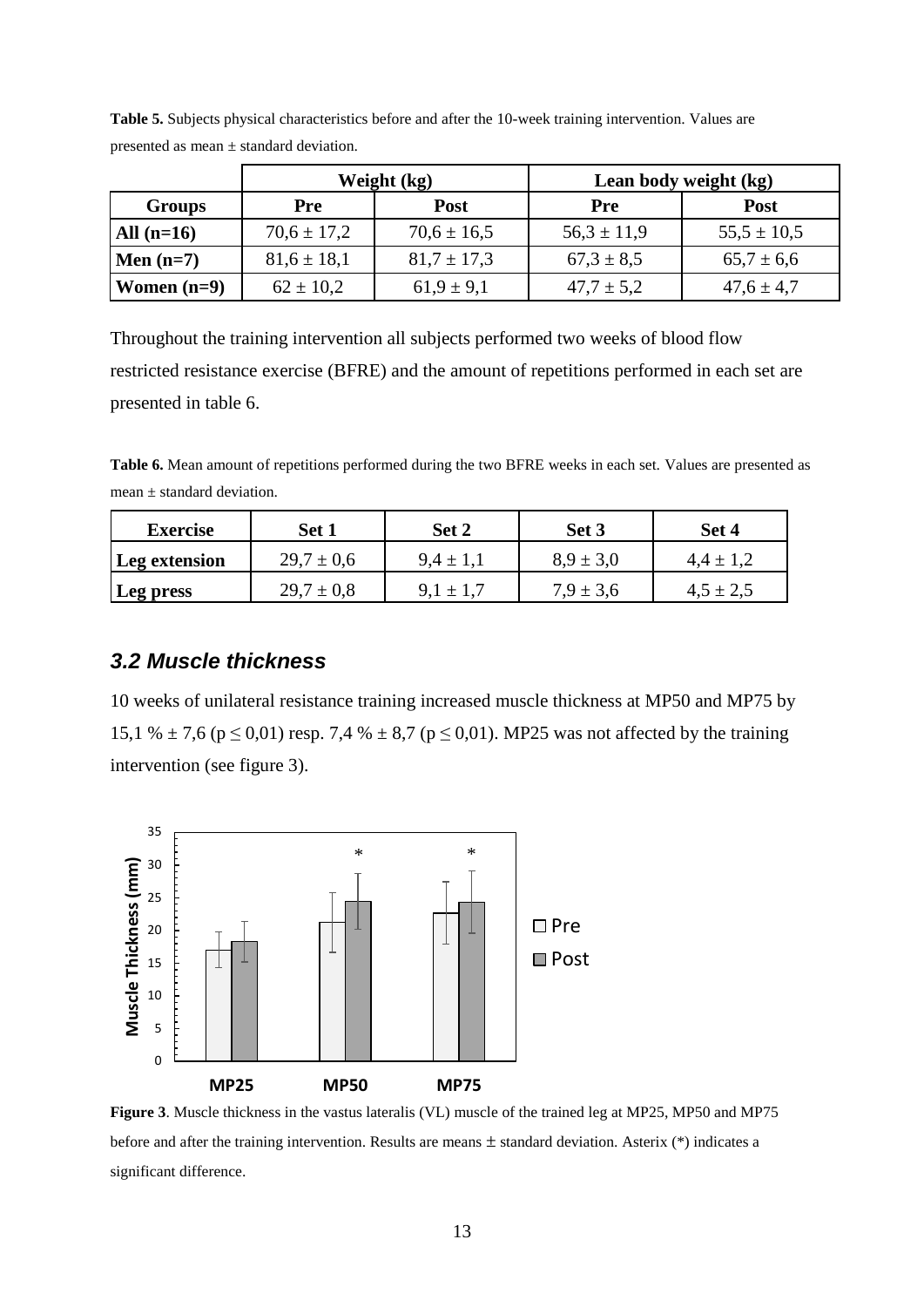A minor increase in muscle thickness was also observed at MP50 in the untrained leg by 4,4 %  $\pm$  4,9 (p  $\leq$  0,01) (see figure 4).



**Figure 4.** Muscle thickness in the vastus lateralis (VL) muscle of the untrained leg at MP25, MP50 and MP75 before and after the training intervention in the untrained leg. Results are means  $\pm$  standard deviation. Asterix (\*) indicates a significant difference.

## <span id="page-19-0"></span>*3.3 Maximal strength*

Maximal strength in the trained leg increased for the entire group in the leg press by 59,1 %  $\pm$ 27,4 ( $p \le 0.01$ ) and in the leg extension by 19,8 %  $\pm$  13,1 ( $p \le 0.01$ ) (see figure 5).



**Figure 5.** 1RM in leg press and leg extension of the trained leg before and after the training intervention. Results are means  $\pm$  SD. Asterix (\*) indicates a significant difference.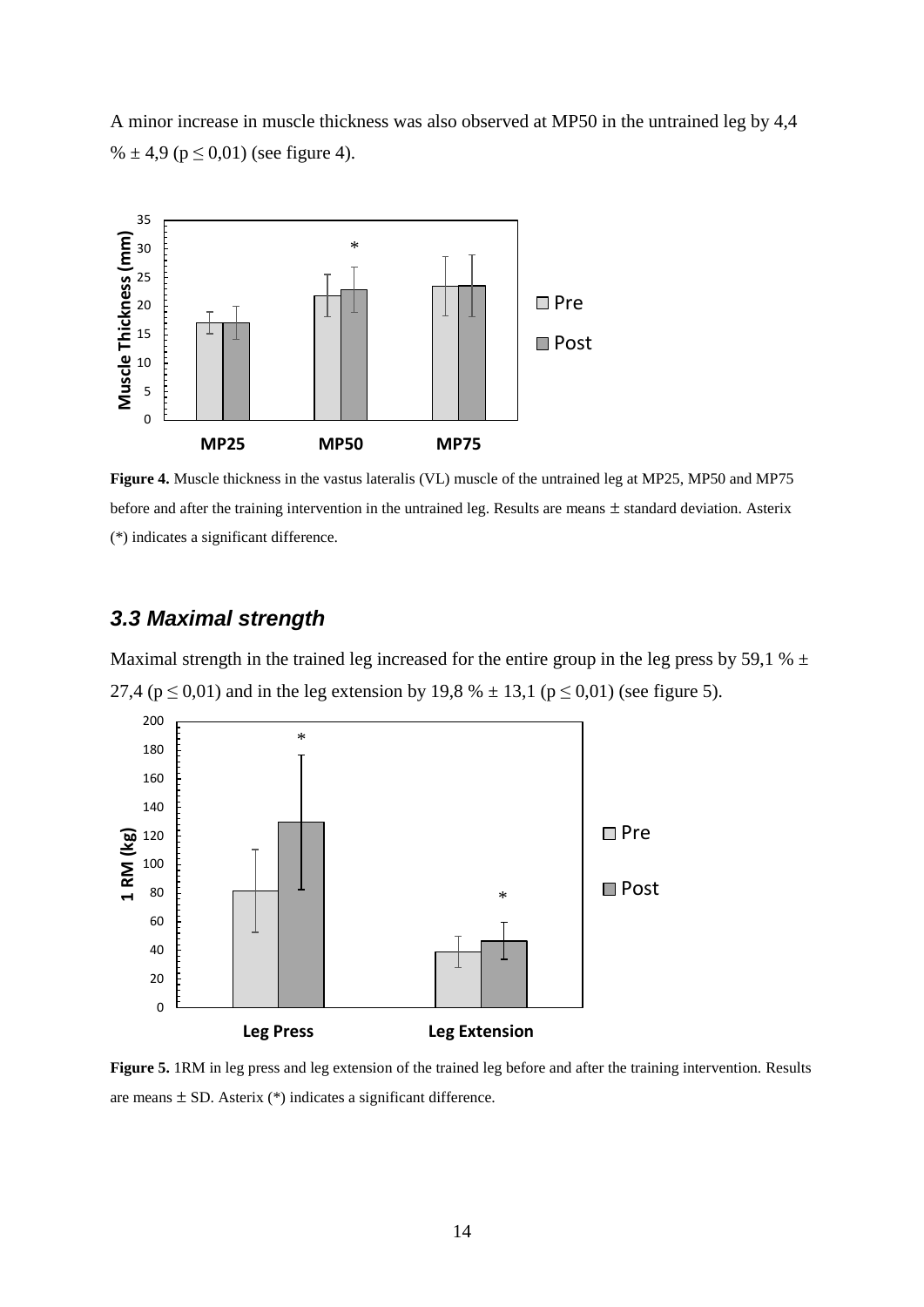Maximal strength also increased for the whole group in the untrained leg by  $18.9% \pm 18.9$  in the leg press ( $p \le 0.01$ ) and 6,7 %  $\pm$  8,3 in the leg extension ( $p \le 0.05$ ) (see figure 6).



**Figure 6.** 1RM in leg press and leg extension of the untrained leg before and after the training intervention in the untrained leg. Results are means  $\pm$  standard deviation. Asterix  $(*)$  indicates a significant difference.

## <span id="page-20-0"></span>*3.4 Gender differences*

MP25 increased in women by 6,7 %  $\pm$  6,7 (p  $\leq$  0,05) but not in men. At MP50 and MP75 muscle thickness increased in both groups, men by 15,4 %  $\pm$  9,3 (p  $\leq$  0,01) resp. 6,9 %  $\pm$  2,0  $(p \le 0.01)$  and women by 14,8 %  $\pm$  6,0 ( $p \le 0.01$ ) resp. 7,9 %  $\pm$  11,3 ( $p \le 0.05$ ). No difference was seen in the increase in VL muscle thickness between men and women (see figure 7).



**Figure 7**. Difference between men and women in muscle thickness increase in the vastus lateralis muscle of the trained leg after the training intervention. Results are means ± standard deviation.

An increase was also seen in women in the untrained leg at MP50 with 3,5 %  $\pm$  4,4 (p  $\leq$  0,05, data not shown)

Maximal strength increased in leg press for men ( $p \le 0.01$ ) but in both exercises for women (p ≤ 0,01). Men had an increase of 58,1 %  $\pm$  18,0 % and women with 60,3 %  $\pm$  32,8 in the leg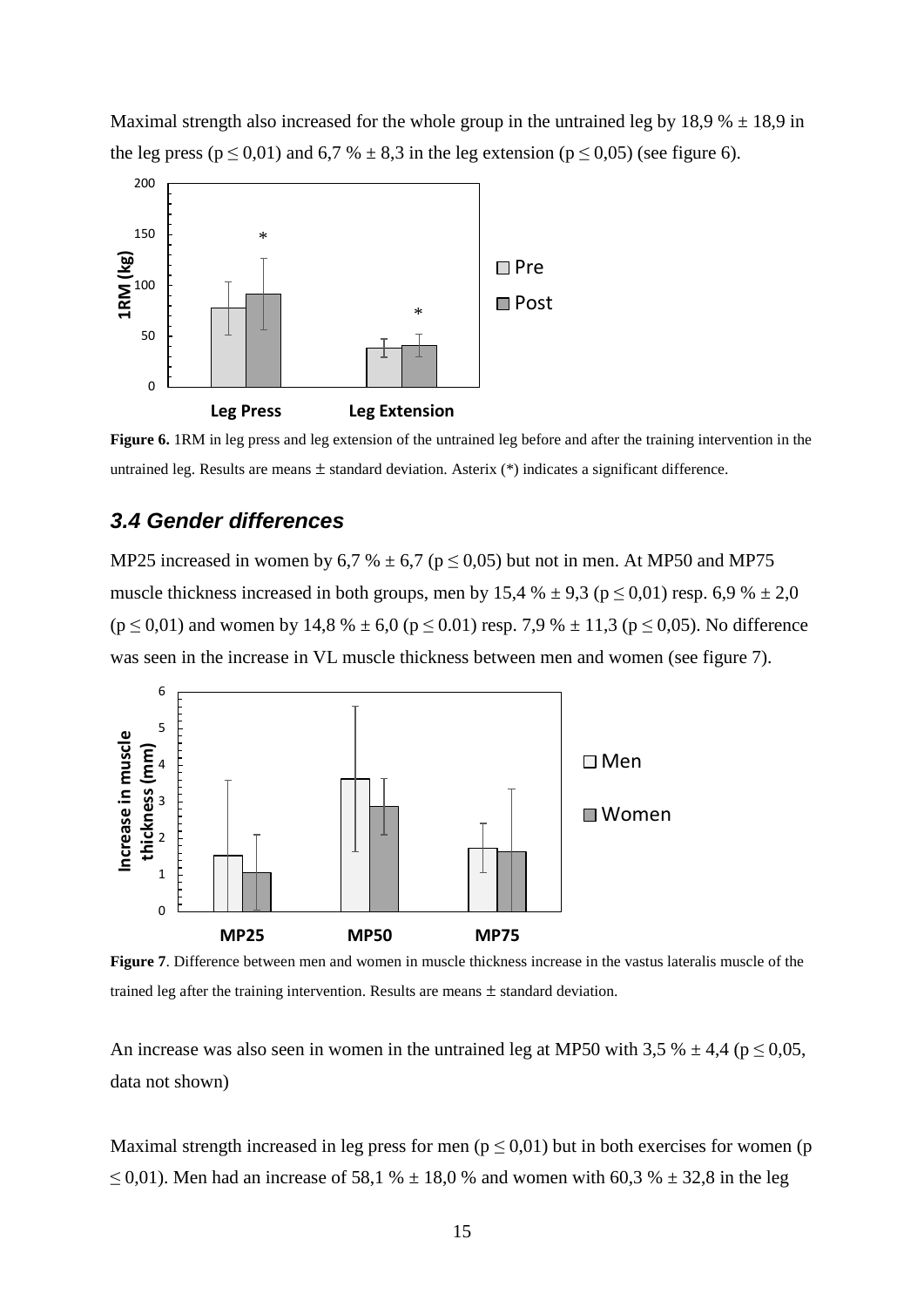press. In the leg extension women increased their maximal strength by 23,3 %  $\pm$  7,4. Men had an almost significant increase in leg extension by 17,0 %  $\pm$  14,4 (p = 0,051). No difference was seen in the increase in maximal strength between men and women (see figure 8).



Figure 8. Difference between men and women in the 1RM increase of the trained leg after the training intervention. Results are means  $\pm$  standard deviation.

Both men and women increased their maximal strength in leg press in the untrained leg ( $p \leq$ 0,01) but only men increased their strength in the leg extension ( $p \le 0.05$ ). In the leg press men increased their maximal strength by 26,5 %  $\pm$  20,3 and women by 9,5 %  $\pm$  13,0. In the leg extension men increased by 9,8 %  $\pm$  9,4 (data not shown).

## <span id="page-21-0"></span>**4 Discussion**

The present study is the first to examine the effect of combining traditional high volume resistance training, high intensity eccentric resistance training and BFRE-training in the lower extremity. The major finding of this study was that our unique resistance training protocol resulted in a approx. 15 % increase in muscle thickness in the m. vastus lateralis muscle. No significant difference in muscle growth was seen between men and women after the training intervention.

There seems to be a strong correlation between muscle thickness and CSA in the lower extremity. Hulmi et al. (2009) measured both muscle thickness and CSA of VL after 21 weeks of resistance training. Results are presented in two separate studies with almost the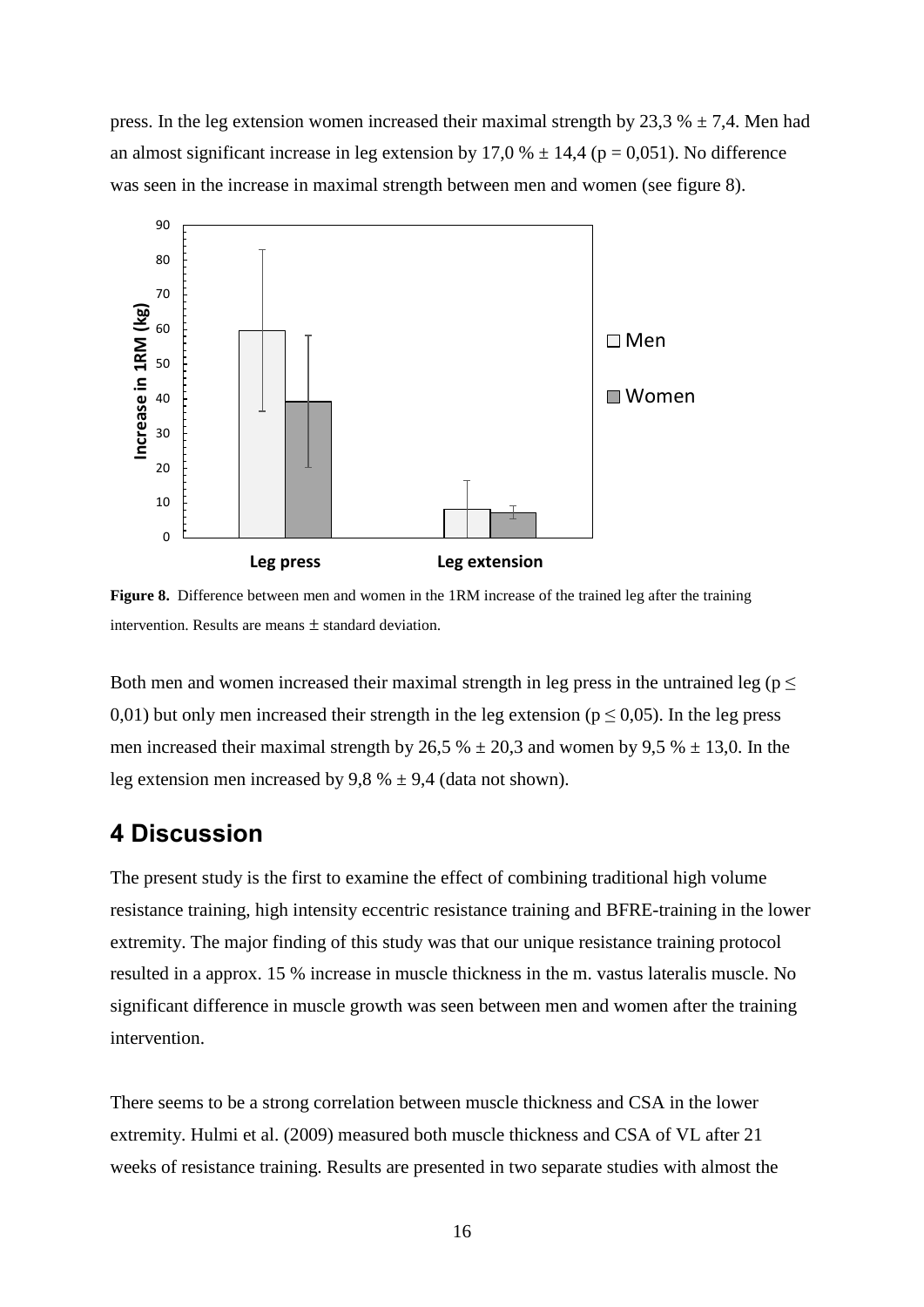same groups. One group that used protein supplements increased their VL muscle CSA by 14,8 % and muscle thickness by 12,2 % which gives a 1:1,21 ratio. The placebo group increased their VL muscle CSA by 11,2 % and muscle thickness by 10,1 % which gives a 1:1,11 ratio. The ratio between VL muscle CSA and VL muscle thickness can therefore be estimated to 1:1,15. Applying this ratio to our results gives a mean increase in VL muscle CSA by 17,3 % or 0,25 % per day. A result severely superior to the mean increase of 0,11 % per day presented in the review of training factors affecting quadriceps muscle CSA (Wernbom, Augustsson & Thomeé 2007). It's also in the top of the range (0,03-0,26 %) of the 44 dynamic external resistance studies included in the review, all with a training frequency similar as this study. Our combined resistance training protocol seems to have resulted in superior increases in quadriceps muscle hypertrophy in comparison to earlier studies.

Kraemer et al. (1998) discuss the possibility of bilateral or whole body programs leading to a greater augmentation in testosterone concentration than unilateral resistance training. Due to greater musculature recruitment it's believed to produce more testosterone which ultimately leads to greater increases in muscle hypertrophy. This study was an appendix of another study which required one leg to be untrained. This forced us into having our subjects performing unilateral resistance training. If we would've had the opportunity we probably had chosen a bilateral training program instead of a unilateral training program, primarily because of the ethical aspect of letting subjects exercise both legs instead of just one. However, there doesn't seem to be that big of a difference between unilateral- and bilateral resistance training in muscle hypertrophy according to Häkkinen et al. (1996). In their study, two groups of middleaged men and women performed heavy resistance training on knee extension and flexion muscles, where one group performed bilateral training and the other unilateral training. They found no significant differences in muscle hypertrophy between the groups after the training intervention. Despite the slight possibility of bilateral training producing more testosterone, our unilateral resistance training results stand tall in comparison with earlier strength training studies. In comparison with other strength training studies, with previously untrained subjects exclusively performing unilateral resistance training as this present study, our increase in CSA are superior (Ivey et al. 2000; Häkkinen et al. 1996). One exception is Beyer et al. (2015), which after only 4-weeks of unilateral resistance training got a questionable increase of 15,7 % in CSA of the quadriceps muscle (0,56 % per day). Their subjects performed 3 sets of 8 unilateral repetitions at 80 % RM in the lower limb and bilateral resistance training in the upper body during a 4-week training intervention. With no significant increase in testosterone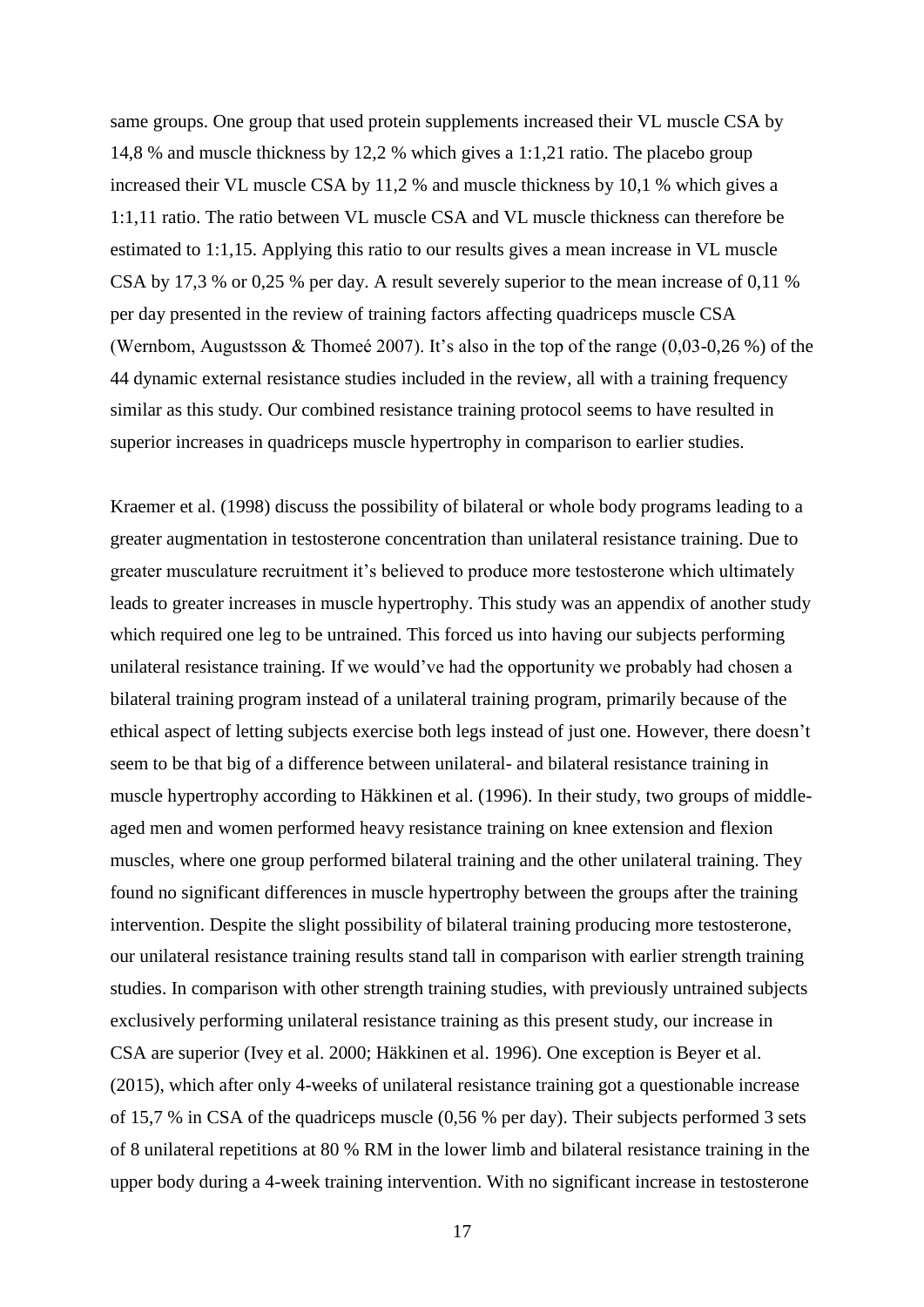concentration and the quite standard training protocol, one explanation might be delayed muscle edema. Damas et al. (2016) contend that early increases in VL CSA (in the third week or after four bouts of resistance training) are largely due to edema-induced muscle swelling. It is possible that only one additional week (or three additional training sessions) as of Beyer et al. (2015) is not enough to exclude muscle edema affecting the measurement. Damas et al. (2016) argues that increases in CSA after 9-12~ resistance training bouts can be overestimated and should be taken with ease. Another interesting finding was that they found no significant muscle swelling after 10 weeks of resistance training. Similar to this study they measured muscle growth through ultrasound screening 72 hours or more after the last training session. A result that excludes the possibility of our increases being affected by edemainduced muscle swelling.

Our training intervention resulted in no significant difference between men and women in muscle growth. These results are in line with Cureton et al. (1998) which concluded that there is no difference between untrained men and women in muscle growth after their resistance training intervention. Also, no significant difference could be seen between men and women in maximal strength of both exercises after our training intervention. Though this training intervention was designed to optimize muscle hypertrophy, our results are in line with other strength studies regarding the increase in maximal strength (Häkkinen et al. 1996). This resistance training program can therefore successfully be applied by both genders to receive both great increases in muscle growth and maximal strength. Further research is needed to investigate if there is a difference in the response of this training protocol between men and women at a higher training level.

The most unique thing about this study's training protocol is the addition of BFRE-training. Performing BFRE can be physically and mentally tough for the athlete due to severe pain in the trained limb due to massive blood accumulation. We prepared our subjects mentally before the BFRE-weeks by explaining the procedure and sharing our own expressions from the pilot tests that were done prior to the start of this study. One of our fears with having untrained subjects was that they weren't going to manage the pain in the trained limb since they've never had trained regularly before. Though a majority performed exceptionally well from the very beginning, some didn't. Extra focus was given these subjects and they were encouraged to carry on despite the discomfort. After only few sessions they learned to handle the pain and from that on all of the subjects gave everything they had during the rest of the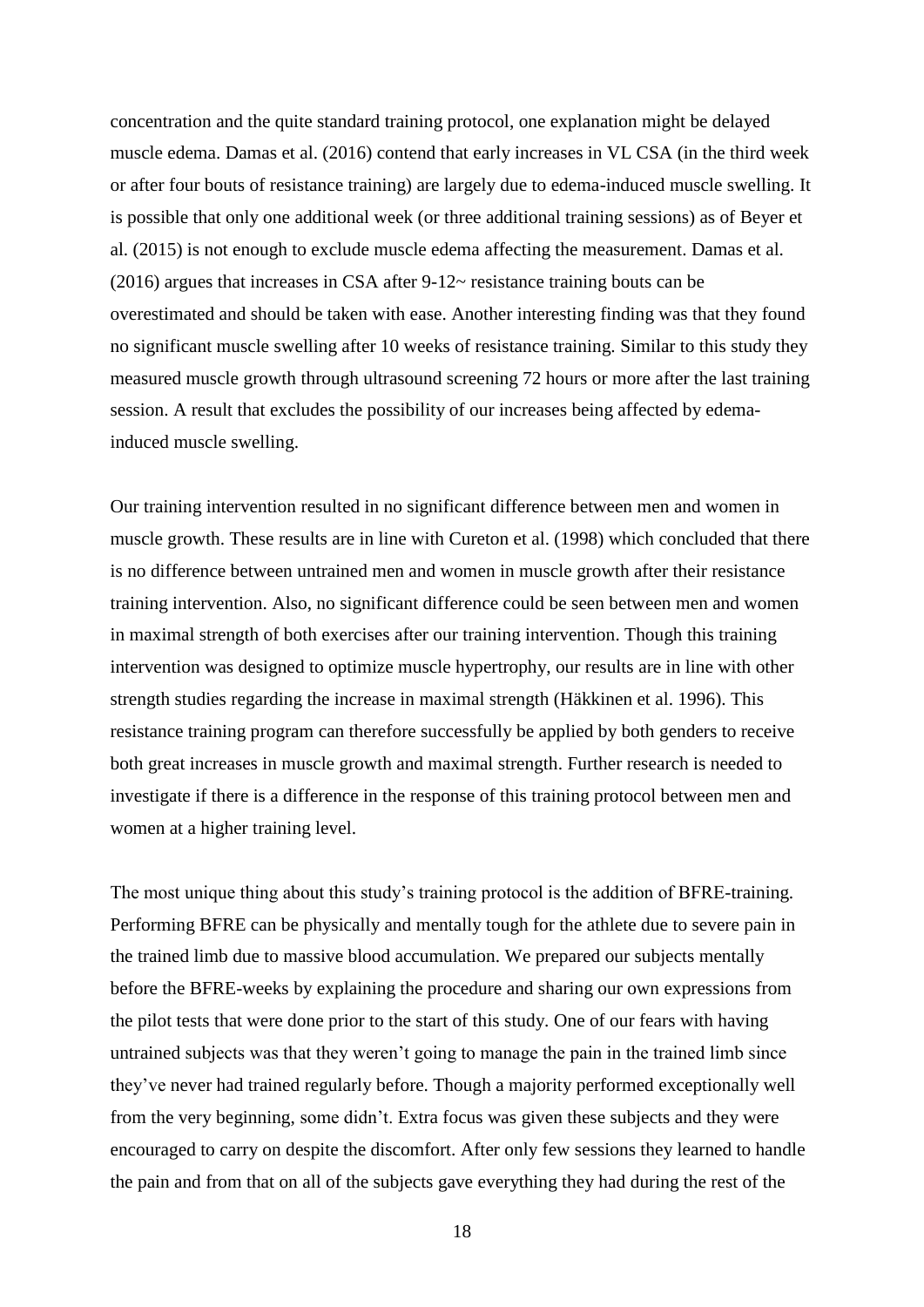intervention. We recommend BFRE to be performed together with a trainer and other athletes that can encourage and cheer at the athlete, for superior results. Even though it might sound like there's a risk encouraging untrained subjects to continue with severe pain in the limb, there's no evidence that BFRE damages the muscle. According to Loenneke, Thiebaud and Abe (2014) BFRE does not result in any muscle damage when measuring blood biomarkers for muscle damage and muscle soreness ratings in comparison with a low-load control.

BFRE-training therefore gives strength coaches another tool in their arsenal when programming their athletes' training. Optimizing the strength training program for maximal muscle growth, without severe muscle soreness or damage to tissues will give athlete's more time to focus on other capacities as well.

## <span id="page-24-0"></span>*4.1 Limitations*

To increase the validity of the ultrasound measurement Berg, Tedner and Tesch (1993) suggest that the subject should be rested in a horizontal position for 15-20 minutes before performing the ultrasound screening. The reason is to allow the fluids to shift to stabilize. Due to a limited amount of time, our subjects only sat in an upright position for 5-20 minutes prior to the ultrasound measurement. This might've impacted the measurement of this study. The best would've been using a computed tomography, as it is the golden standard method.

One of the inclusion criterias in the meta-analysis of Wernbom, Augustsson and Thomeé (2007) was that no protein supplement or other performance enhancing supplements were consumed by the subjects. However, all of our subjects were given a protein supplement after training. This must be taken into consideration when comparing our results with the results from the meta-analysis. It is however questionable that the supplemented protein would have had any major impact on the observed muscle growth because studies normally show minor or no effect of protein supplementation on hypertrophy (Hulmi, Lockwood & Stout 2010; Hulmi et al. 2015).

## <span id="page-24-1"></span>*4.2 Conclusion*

The major finding was that the unique resistance training protocol applied in the present study induced an unusually large increase in muscle growth compared with similar strength training studies. Both men and woman responded well to the training and no gender differences were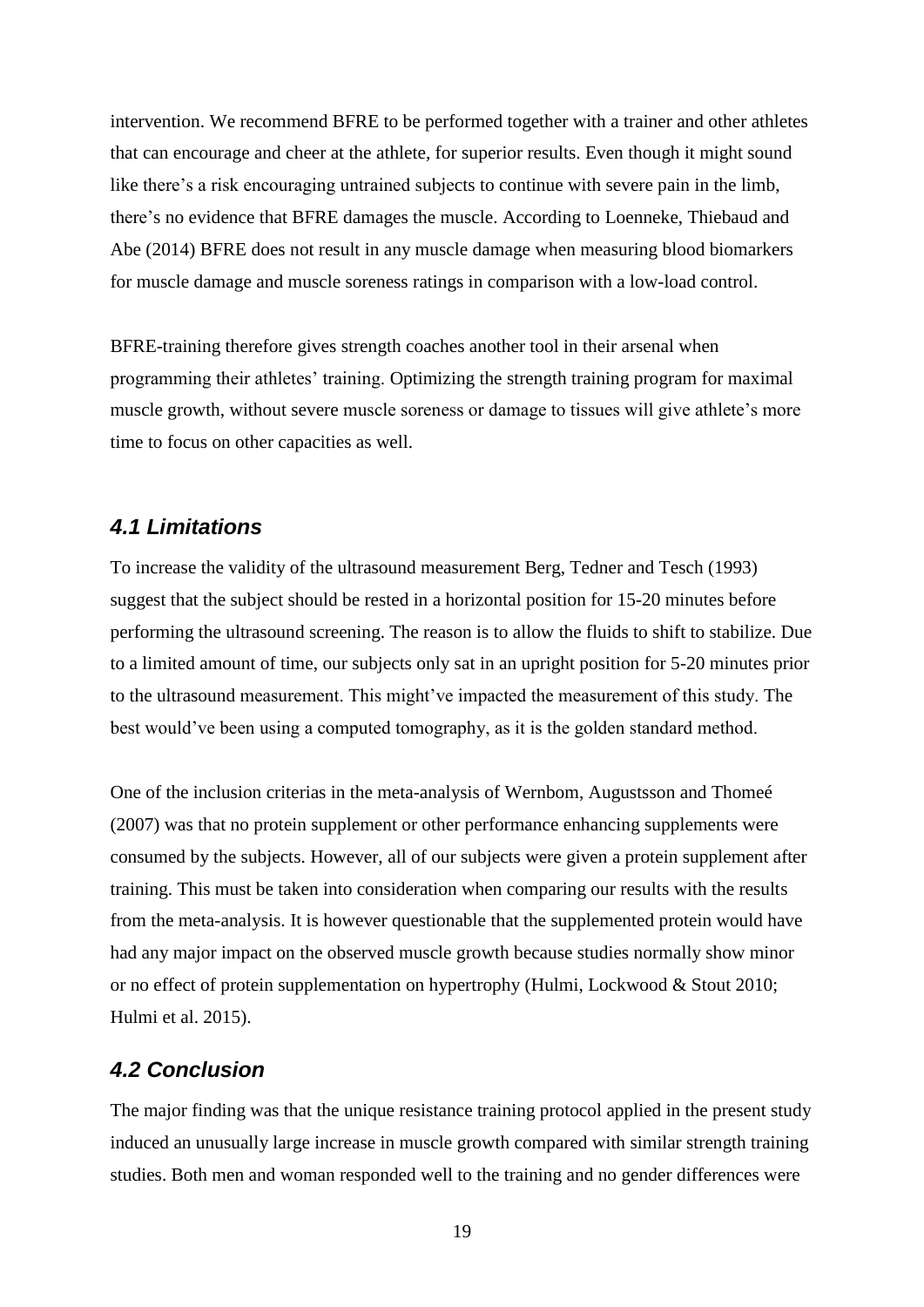observed. The present training protocol, where classic resistance training is combined with BFRE, can therefore be recommended to individuals who want to maximize their hypertrophy.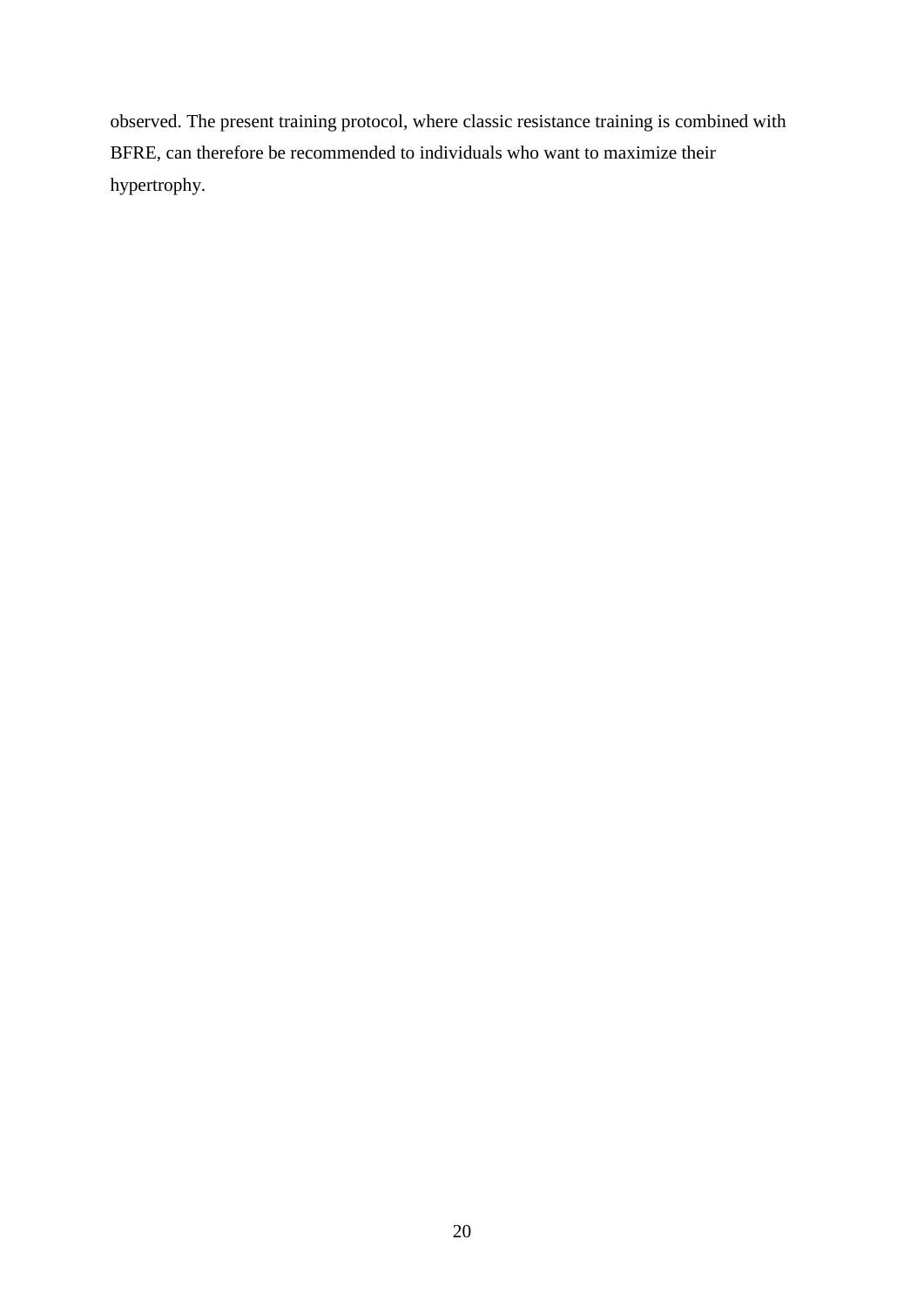#### <span id="page-26-0"></span>**References**

Aagaard, P., Simonsen, E.B., Andersen, J.L., Magnusson, P. & Dyhre-Poulsen, P. (1985). Increased rate of force development and neural drive of human skeletal muscle following resistance training. *Journal of Applied Physiology,* 93(4), ss. 1318-1326.

Alegre, L., Ferri-Morales, A., Rodriguez-Casares, R. & Aguado, X. (2014). Effects of isometric training on the knee extensor moment-angle relationship and vastus lateralis muscle architecture. *European Journal of Applied Physiology,* 114(11), ss. 2437-2446.

Bartolomei, S., Stout, J.R., Fukuda, D.H., Hoffman, J.R. & Merni, F. (2015). Block vs. Weekly Undulating Periodized Resistance Training Programs in Women. *Journal of Strength and Conditioning Research,* 29(10), ss. 2679-2687.

Bækken, L., Bjørnsen, T., Kirketeig, A., Wernbom, M., Paulsen, G., Samnøy, L.& Berntsen, S. (2015). Two blocks of high frequence low-load blood flow restricted exercise increased myonuclear number in type 1 fibers in national powerlifters. Department of Physical Performance Oslo: Norwegian School of Sport Sciences.

Berg, H.E., Tedner, B. & Tesch, P.A. (1993). Changes in lower limb muscle cross-sectional area and tissue fluid volume after transition from standing to supine. *Acta Physiologica Scandinavica,* 148(4), ss. 379-385.

Beyer, K.S., Fukuda, D.H., Boone, C.H., Wells, A.J., Townsend, J.R., Jajtner, A.R., Gonzalez, A.M., Fragala, M.S., Hoffman, J.R. & Stout, J.R. (2015). Short-Term Unilateral Resistance Training Results in Cross Education of Strength without Changes in Muscle Size, Activation, or Endocrine Response. *Journal of Strength and Conditioning Research Publish Ahead of Print,* DOI: 10.1519/JSC.0000000000001219.

Bompa, O.T. & Haff, G.G. (2009). *Periodization: Theory and Methodology of Training.* 5. ed. Champaign, Ill.: Human Kinetics.

Cureton, K.J., Collins, M.A., Hill, D.W. & McElhannon, F.M. (1988). Muscle hypertrophy in men and women. *Medicine & Science in Sports & Exercise,* 20(4), ss. 338-344.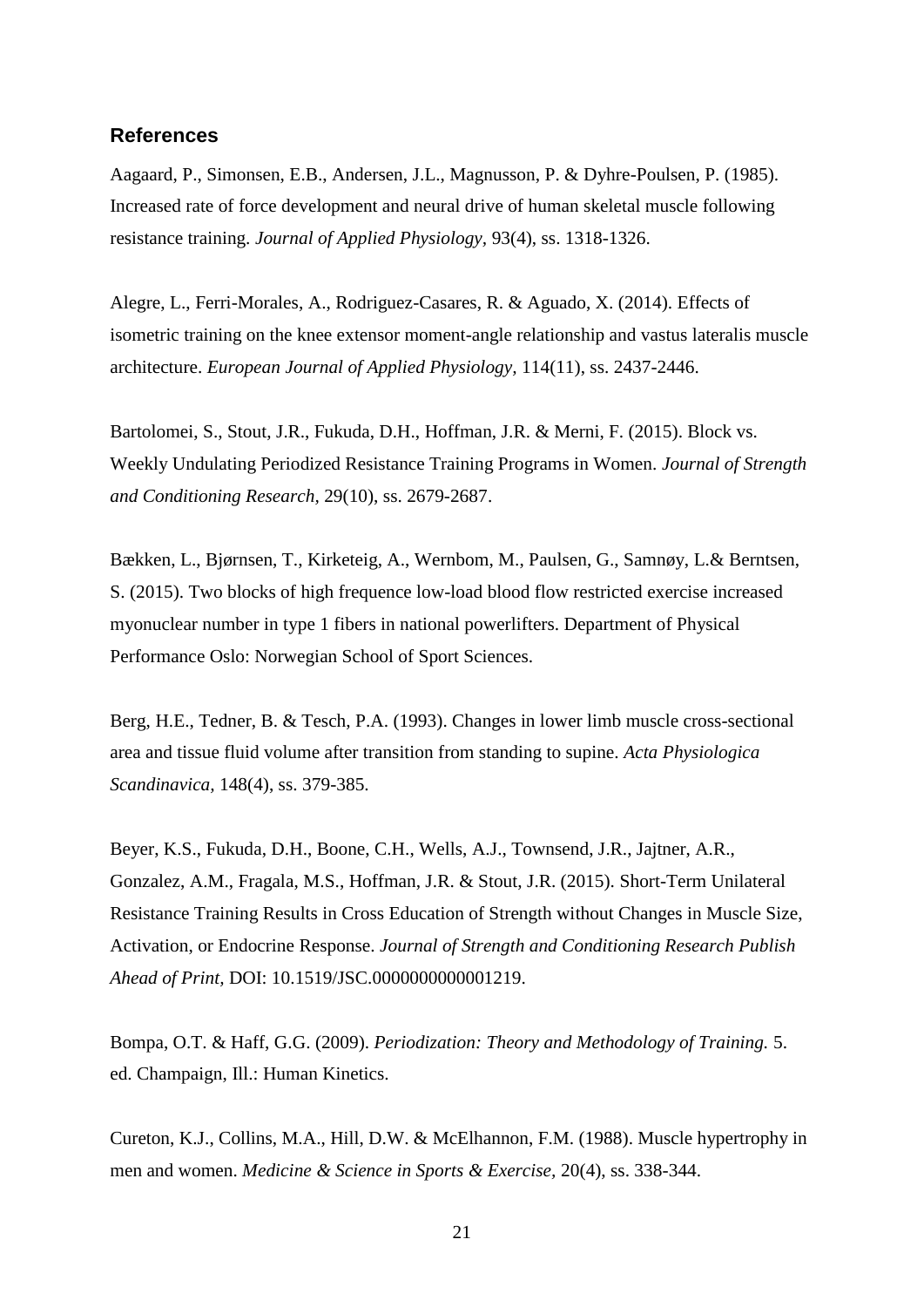Damas, F., Phillips, S.M., Lixandrão, M.E., Vechin, F.C., Libardi, C.A., Roschel, H., Tricoli, V. & Ugrinowitsch, C. (2016). Early resistance training-induced measurements in muscle crosssectional area are concomitant with edema-induced muscle swelling. *European Journal of Applied Physiology,* 116(1), ss. 49-56.

DeFreitas, J., Beck, T., Stock, M., Dillon, M. & Kasishke, P. (2011). An examination of the time course of training-induced skeletal muscle hypertrophy. *European Journal of Applied Physiology,* 111(11), ss. 2785-2790.

Fleck, S.J. (2011). Perceived benefits and concerns resistance training for children and adolescents. *Revista Kronos,* 10(1), ss. 15-20.

Goto, K., Ishii, N., Kizuka, T. & Takamatsu, K. (2005). The impact of metabolic stress on hormonal responses and muscular adaptions. *Medicine and Science in Sports and Exercise,*  37(6), ss. 955-963.

Henneman, E. (1957). Relation between size of neurons and their susceptibility to discharge. *Science*, 126(3287), ss. 1345-1347.

Henneman, E, Somjen, G. & Carpenter, D.O. (1965). Funtional Significance of Cell Size in Spinal Motoneurons. *Journal of Neurophysiology,* 28, ss. 560-580.

Herzog, W. (2014). Mechanisms of enhanced force production in lengthening (eccentric) muscle contractions. *Journal of Applied Physiology,* 166(11), ss. 1407-1417.

Hulmi, J.J., Kovanen, V., Selänne, H., Kraemer, W.J., Häkkinen, K. & Mero, A.A. (2009). Acute and long-term effects of resistance exercise with or without protein ingestion on muscle hypertrophy and gene expression. *Amino Acids,* 37(2), ss. 297-308.

Hulmi, J.J., Laakso, M., Mero, A.A., Häkkinen, K., Ahtiainen, J.P. & Peltonen, H. (2015). The effects of whey protein with or without carbohydrates on resistance training adaptations. *Journal of the international society of Sports Nutritition,* 12(48), DOI: 10.1186/s12970-015- 0109-4.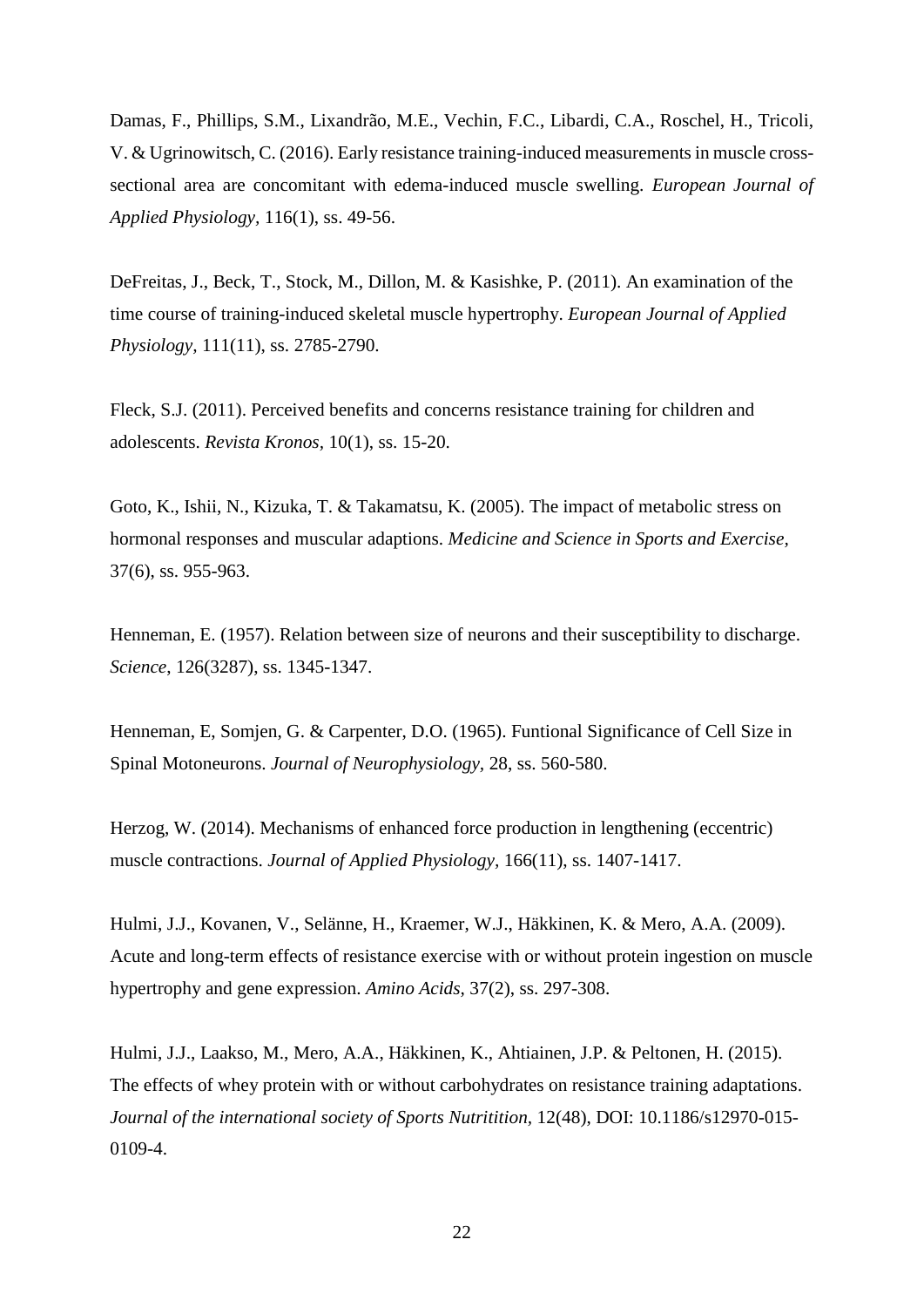Hulmi, J.J., Lockwood, C.M. & Stout, J.R. (2010). Effect of protein/essential amino acids and resistance training on skeletal muscle hypertrophy: A case for whey protein. *Nutrition & Metabolism,* 7 (51). DOI: 10.1186/1743-7075-7-51.

Hulmi J.J., Tannerstedt, J., Selänne, H., Kainulainen, H., Kovanen, V. & Mero, A.A. (2009). Resistance exercise with whey protein ingestion affects mTOR signaling pathway and myostatin in men. *Journal of Applied Physiology*, 106(5), ss. 1720-1729.

Häkkinen, K., Kallinen, M., Linnamo, V., Pastinen, U.M., Newton, R.U. & Kraemer, W.J. (1996). Neuromuscular adaptations during bilateral versus unilateral strength training in middle-aged and elderly men and women. *Acta Physiologica Scandinavica,* 158(2), ss. 77-88.

Ivey, F.M., Roth S.M., Ferrell, R.E., Tracy, B.L., Lemmer, J.T., Hurbult, D.E., Martel, G.F., Siegel, E.L., Fozard, J.L., Metter, J.E., Fleg, J.L. & Hurley, B.F. (2000). Effects of Age, Gender, and Myostatin Genotype on the Hypertrophic Response to Heavy Resistance Strength Training. *Journal of Gerontology: MEDICAL SCIENCES,* 55A(11), ss. 641-648.

Kenny, W.L., Wilmore, J.H. & Costill, D.L. (2011). *Physiology of Sport and Exercise.* 5th ed. Champaign, Ill.: Human Kinetics.

Kok, L.-Y., Hamer, P.W. & Bishop, D.J. (2009). Enhancing Muscular Qualities in Untrained Women: Linear versus Undulating Periodization. *Med. Sci. Sports. Exerc,* 41(9), ss. 1797- 1809.

Kraemer W.J., Staron, R.S., Hagerman, F.C., Hikida, R.S., Fry, A.C., Gordon, S.E., Nindl, B.C., Gothshalk, L.A., Volek, J.S., Marx, J.O., Newton, R.U. & Häkkinen, K. (1998). The effects of short-term resistance training on endocrine function in men and women. *European Journal of Applied Physiology & Occupational Physiology,* 78(1), ss. 69-76.

Lauersen, J.B., Bertelsen, D.M. & Andersen, L.B. (2014). The effectiveness of exercise interventions to prevent sports injuries: a systematic review and meta-analysis of randomised controlled trials. *British Journal of Sports Medicine,* 48(11), ss. 871-877.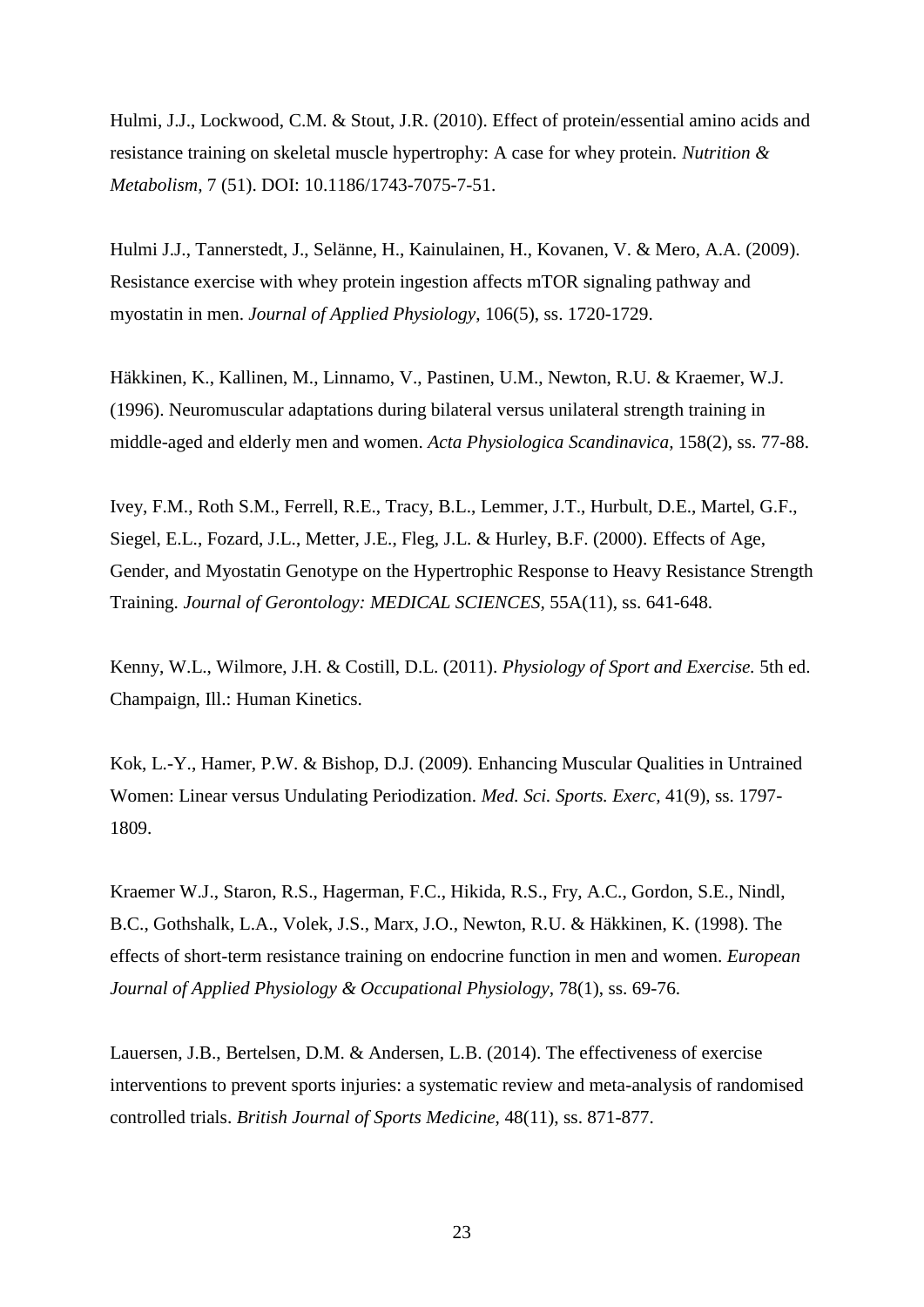Loenneke, J.P., Thiebaud, R.S. & Abe, T. (2014). Does blood flow restriction result in skeletal muscle damage? A critical review of available evidence [epub. ahead of print]. *Scandinavian Journal of Medicine & Science in Sports,* 24(6), ss. e415-422. DOI: 10.1111/sms.12210.

McCall, G.E., Byrnes, W.C., Dickinson, A., Pattany, P.M. & Fleck, S.J. (1996). Muscle fibre hypertrophy, hyperplasia, and capillary density in college men after resistance training. *Journal of Applied Physiology,* 81(5), ss. 2004-2012.

Morton, R.W., McGlory, C. & Phillips, S.M. (2015). Nutritional interventions to augment resistance training-induced skeletal muscle hypertrophy. *Frontiers in Physiology*, 6, s. 245, DOI: 10.3389/fphys.2015.00245.

Newton, R.U., Häkkinen, K., Häkkinen, A., McCormick, M., Volek, J. & Kraemer, W.J. (2002). Mixed-methods resistance training increases power and strength of young and older men. *Medicine & Science in Sports & Exercise,* 34(8), ss. 1367-1375.

Nielsen, J. L., Aagaard, P., Bech, R. D., Nygaard, T., Hvid, L. G., Wernbom, M., Suetta, C. & Frandsen, U. (2012). Proliferation of myogenic stem cell in human skeletal muscle in response to low-load resistance training with blood flow restriction. *The Journal of Physiology,* 590(17), ss. 4351-4361.

Noorkoiv, M., Nosaka, K. & Blazevich, A.J. (2010). Assessment of quadriceps muscle crosssectional area by ultrasound extended-field-of-view imaging. *European Journal of Applied Physiology,* 109(4), ss. 631-639.

Paavolainen, L., Häkkinen, K. Hämäläinen, I., Nummela, A. & Rusko, H. (1985). Explosivestrength training improves 5-km running time by improving running economy and muscle power. *Journal of Applied Physiology,* 86(5), ss. 1527-1533.

Pearson, S. J. & Hussain, S. R. (2015). A review on the Mechanisms of Blood-Flow Restriction Resistance Training-Induced Muscle Hypertrophy. *Sport Medicine,* 4(2) ss. 187- 200.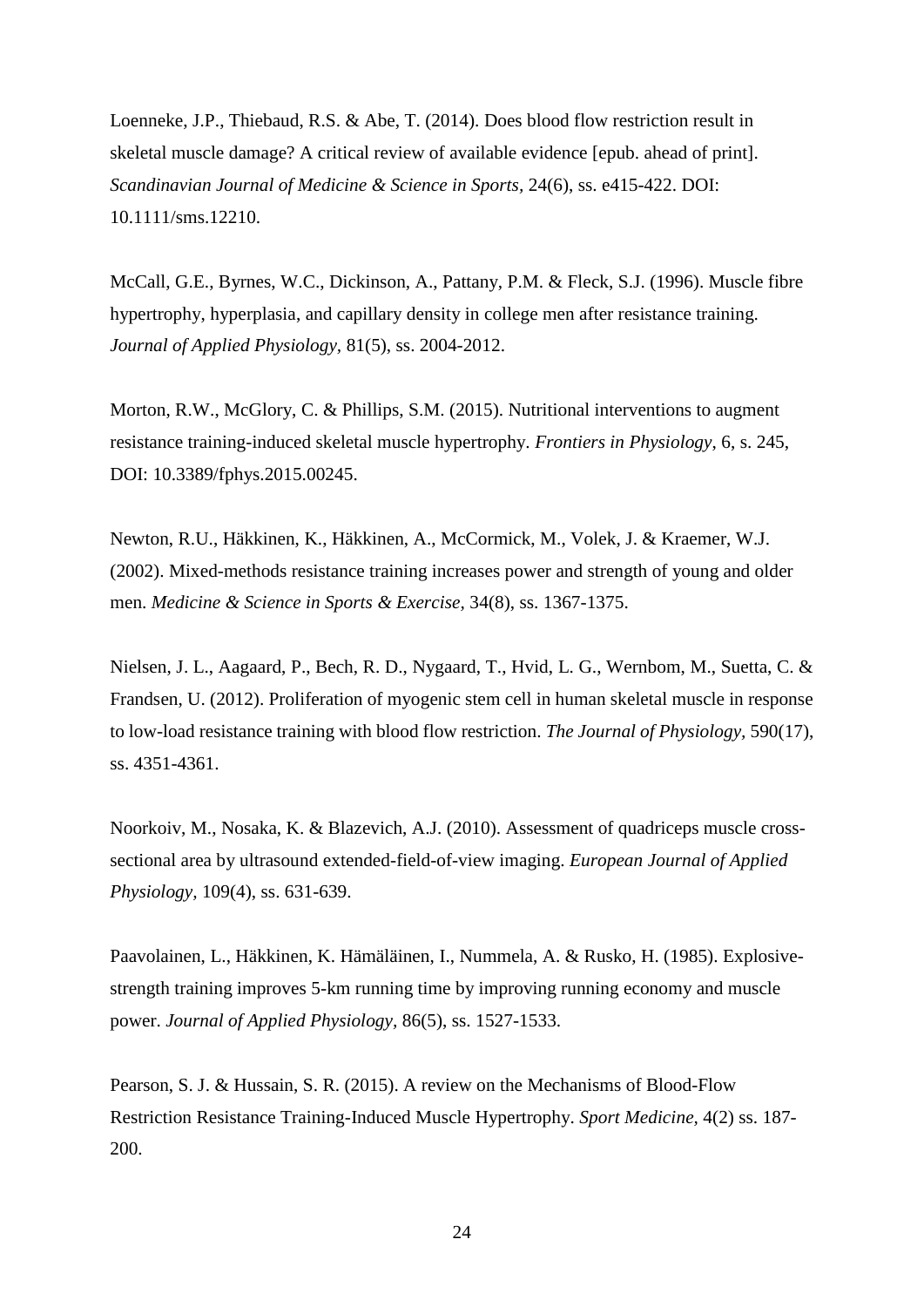Petrella, J.K., Jeong-Su, K., Cross, J.M., Kosek, D.J. & Bamman, M.M. (2006). Efficacy of myonuclear addition may explain differential myofiber growth among resistance-trained young and older men and women. *American Journal of Physiology: Endocrinology & Metabolism,* 54(4), ss. 937-946.

Pretorius, A. & Keating, J.L. (2008). Validity of real time ultrasound for measuring skeletal muscle size. *Physical Therapy Reviews,* 13(6), ss. 415-426.

Roig, M., O'Brien, K., Kirk, G., Murray, R., McKinnon, P., Shadgan, B. & Reid, W.D. (2008). The effects of eccentric versus concentric resistance training on muscle strength and mass in healthy adults: a systematic review with meta-analysis. *British Journal of Sports Medicine,* 43(8), ss. 556-568.

Rønnestad, B.R., Hansen, E.A. & Raastad, T. (2010). Effect of heavy strength training on thigh muscle cross-sectional area, performance determinants, and performance in well-trained cyclists. *European Journal of Applied Physiology,* 108(5), ss. 965-975.

Schoenfeld, B.J., Aragon, A.A. & Krieger, J.W. (2013). The effect on protein timing on muscle strength and hypertrophy: a meta-analysis. *Journal of the International Society of Sports Nutrition,* 3(10). DOI: 10.1186/1550-2783-10-53.

Tanner, R. K. & Gore, C. J. (2013). *Physiological Tests for Elite Athletes.* 2. ed. Champaign, Ill.: Human Kinetics.

The American College of Sports Medicine. (2009). Progression Models in Resistance Training for Healthy Adults. *Medicine and Science in Sports and Exercise, 41(3), ss.* 687-708*.*

Tønnessen E., Sylta, Ø., Haugen, T. A., Hem, E., Svendsen, I. S. & Seiler, S. (2014). The Road to Gold: Training and Peaking Characteristics in the Year Prior to Gold Medal Endurance Performance. *PLoS ONE,* 9(7), ss. 1-13.

Yasuda, T., Ogasawara, R., Sakamaki, M., Ozaki H., Sato Y. & Abe, T. (2011). Combined effects of low-intensity blood flow restriction training and high-intensity resistance training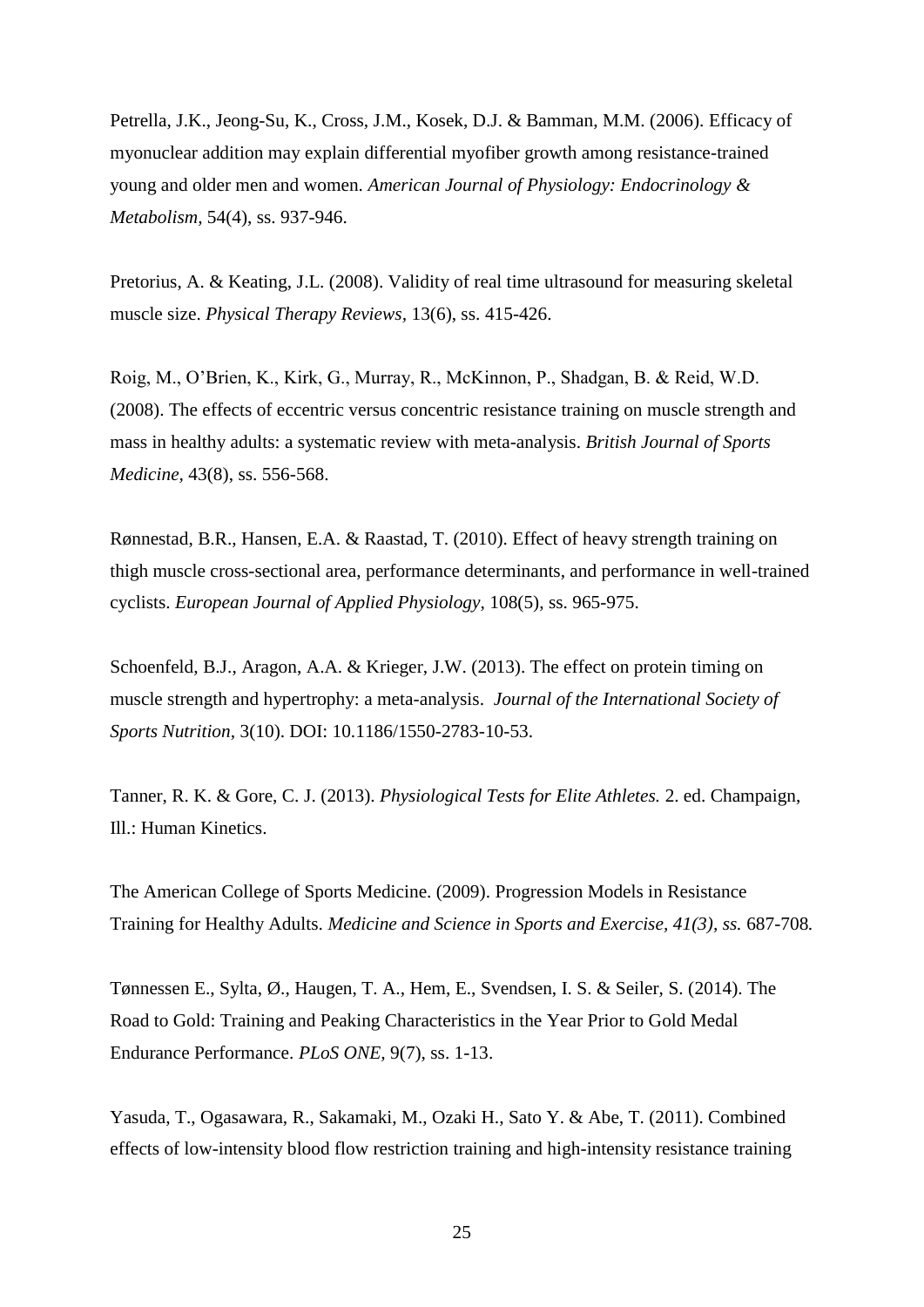on muscle strength and size. *European Journal of Applied Physiology,* 111(10), ss*.* 2525- 2533.

Vetenskapsrådet (u.å.) *Forskningsetiska principer inom humanistisk-samhällsvetenskaplig forskning.*  http://www.codex.vr.se/texts/HSFR.pdf [2015-09-14]

Wall, B.T., Dirks, M.L., Snijders, T., Senden, J.M.G., Dolmans, J. & Loon, L.J.C. (2014). Substantial skeletal muscle loss occurs during only 5 days of disuse. *Acta Physiologica,*  210(3), ss. 600-611.

Wernbom, M., Augustsson, J. & Raastad, T. (2008). Ischemic strength training: a low-load alternative to heavy resistance exercise? *Scandinavian Journal of Medicine & Science in Sports,* 18(4), ss. 401-417.

Wernbom, M., Augustsson, J. & Thomeé, R. (2007). The Influence of Frequency, Intensity, Volume and Mode of Strength Training on Whole Muscle Cross-Sectional Area in Humans. *Sports Medicine,* 37(3), ss. 225-264.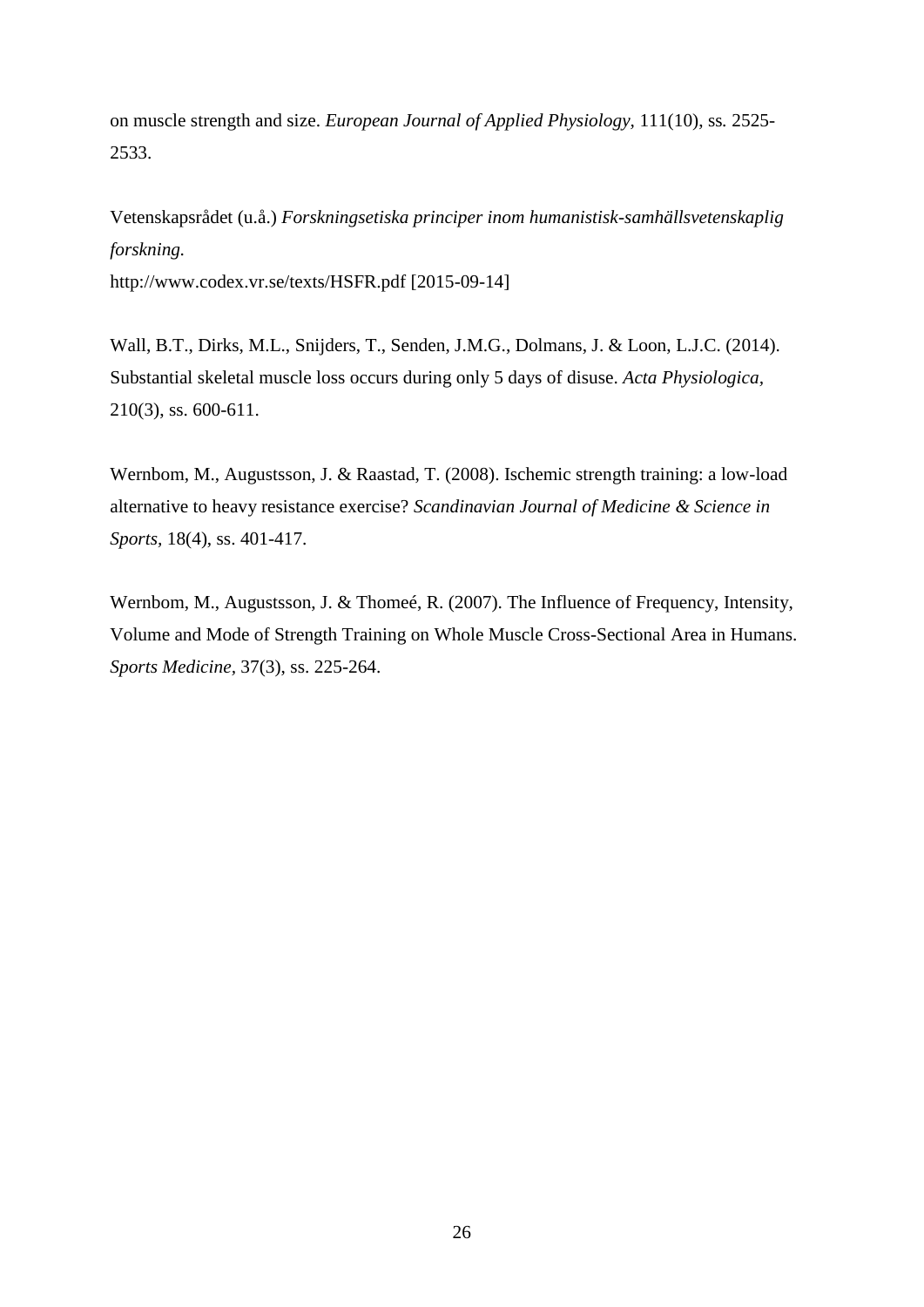## **Appendix 1**

## **Source and literature search**

## **Purpose and question formulation:**

The purpose of the present study is to combine efficient strategies from existing literature and research with the attempt to construct the most optimal resistance exercise protocol for muscle hypertrophy. Our hypothesis is that an undulating periodization with mixed-methods of traditional resistance training, eccentric resistance training and BFRE, will produce greater increases of the quadriceps cross sectional area in comparison with other protocols.

- Will our combined resistance training protocol of high volume, high intensity and blood flow restriction training increase quadriceps muscle growth more than other protocols?
- Will there be any differences in muscle growth between men and women?

## **Which words have you been using during your literature search?**

*Wernbom, Kraemer, blood flow restriction training, heavy resistance training untrained, resistance training, strength training, kaatsu, quadriceps, cross sectional area, muscle hypertrophy, hypertrophy, cross sectional area, CSA quadriceps, muscle growth, lower body, periodization resistance training, weekly undulating resistance training, untrained men, untrained women, protein, protein intake,* 

## **Where have you search?**

*PubMed, Sport Discus, Google Scholar,*

## **Which of the literature searches gave relevant results?**

*PubMed: heavy resistance training untrained, blood-flow restriction training PubMed: review resistance training hypertrophy*

## **Comments**

*We've received great help with literature and studies by our supervisor Niklas Psilander and from Mathias Wernbom (Uni of Gothenburg) in the field of strength training and BFRE-training. Many reviews or meta-analyses have given us references to original articles that we've used in this thesis.*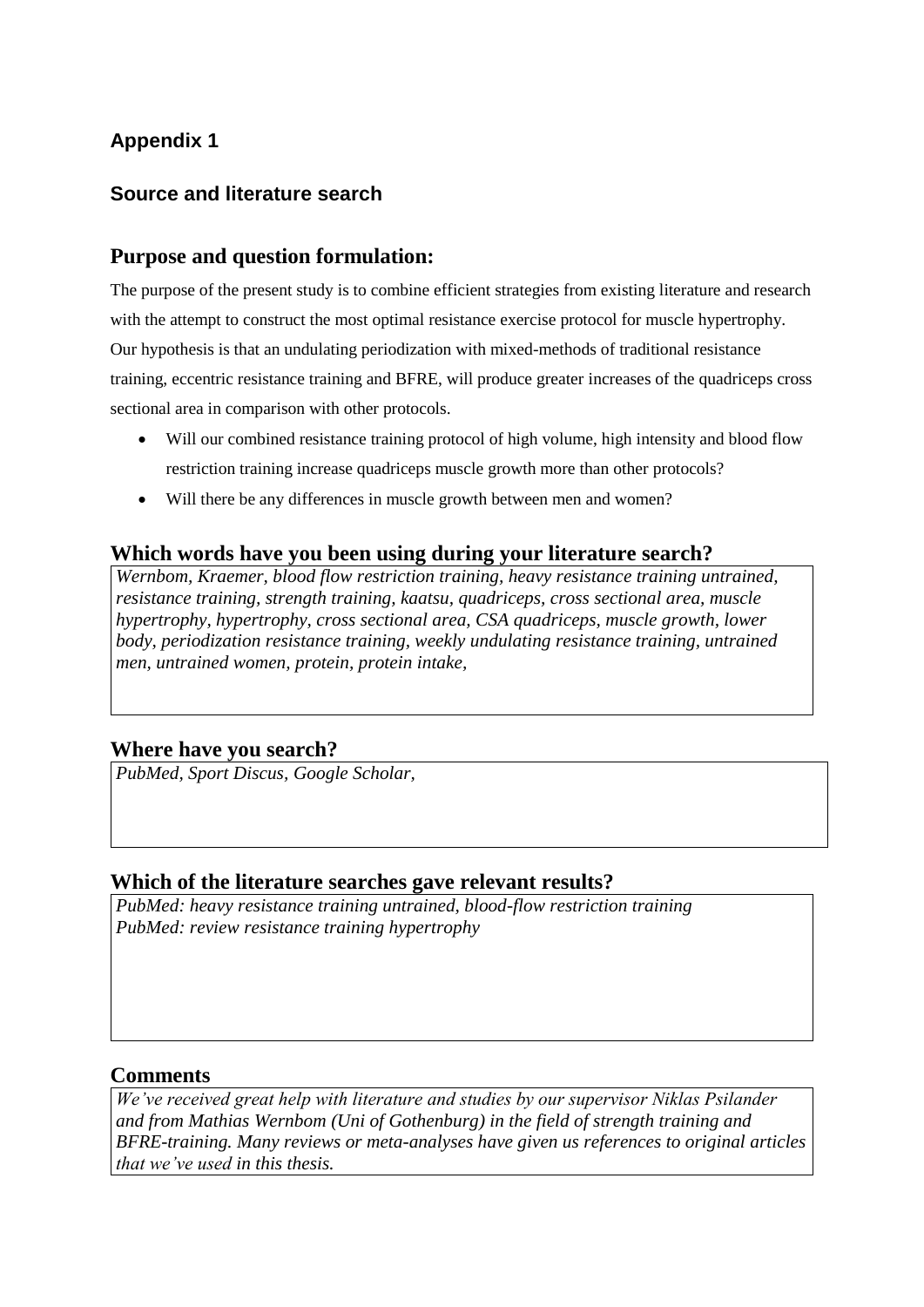## **Appendix 2**

#### **Training Intervention**

#### **Week 1:**

**Monday:** 2 set leg press + 2 set leg extension, 10-12 reps (~70-75 % of 1RM) until failure, moderate velocities (1-2 sec for the concentric and eccentric phase), 1-2min rest between set and machine. **Wednesday:** Same sets and reps as Monday but 90% of the intensity as Monday

**Friday:** 2 set leg press + 2 set leg extension, 5-7 reps (~80-85 % of 1RM) until failure, emphasis on the eccentric phase (2-3 sec).

#### **Week 2 and 3:**

**Monday:** 3 set leg press + 3 set leg extension, 10-12 reps (~70-75 % of 1RM) until failure, moderate velocities (1-2 sec for the concentric and eccentric phase), 1-2min rest between set and machine.

**Wednesday:** Same sets and reps as Monday but 90% of the intensity as Monday

**Friday:**  $3$  set leg press  $+3$  set leg extension,  $5-7$  reps ( $\sim$ 80-85 % of 1RM) until failure, emphasis on the eccentric phase (2-3 sec).

#### **Week 4 (BFRE):**

**Monday:** 4 sets of leg extension at 15-20% 1RM, 30s rest between sets, set 1: 30 reps, set 2: 15 reps, set 3 and 4 until failure

**Tuesday:** 4 sets of leg press at 15-20% 1RM, 30s rest between sets, set 1: 30 reps, set 2: 15 reps, set 3 and 4 until failure

**Wednesday:** 4 sets of leg extension at 15-20% 1RM, 30s rest between sets, set 1: 30 reps, set 2: 15 reps, set 3 and 4 until failure

**Thursday:** 4 sets of leg press at 15-20% 1RM, 30s rest between sets, set 1: 30 reps, set 2: 15 reps, set 3 and 4 until failure

**Friday:** 4 sets of leg extension at 15-20% 1RM, 30s rest between sets, set 1: 30 reps, set 2: 15 reps, set 3 and 4 until failure

#### **Week 5-7:**

**Monday:** 3 set leg press + 3 set leg extension, 10-12 reps (~70-75 % of 1RM) until failure, moderate velocities (1-2 sec for the concentric and eccentric phase), 1-2min rest between set and machine.

**Wednesday:** Same sets and reps as Monday but 90% of the intensity as Monday

**Friday:** 3 set leg press + 3 set leg extension, 5-7 reps (~80-85 % of 1RM) until failure, emphasis on the eccentric phase (2-3 sec).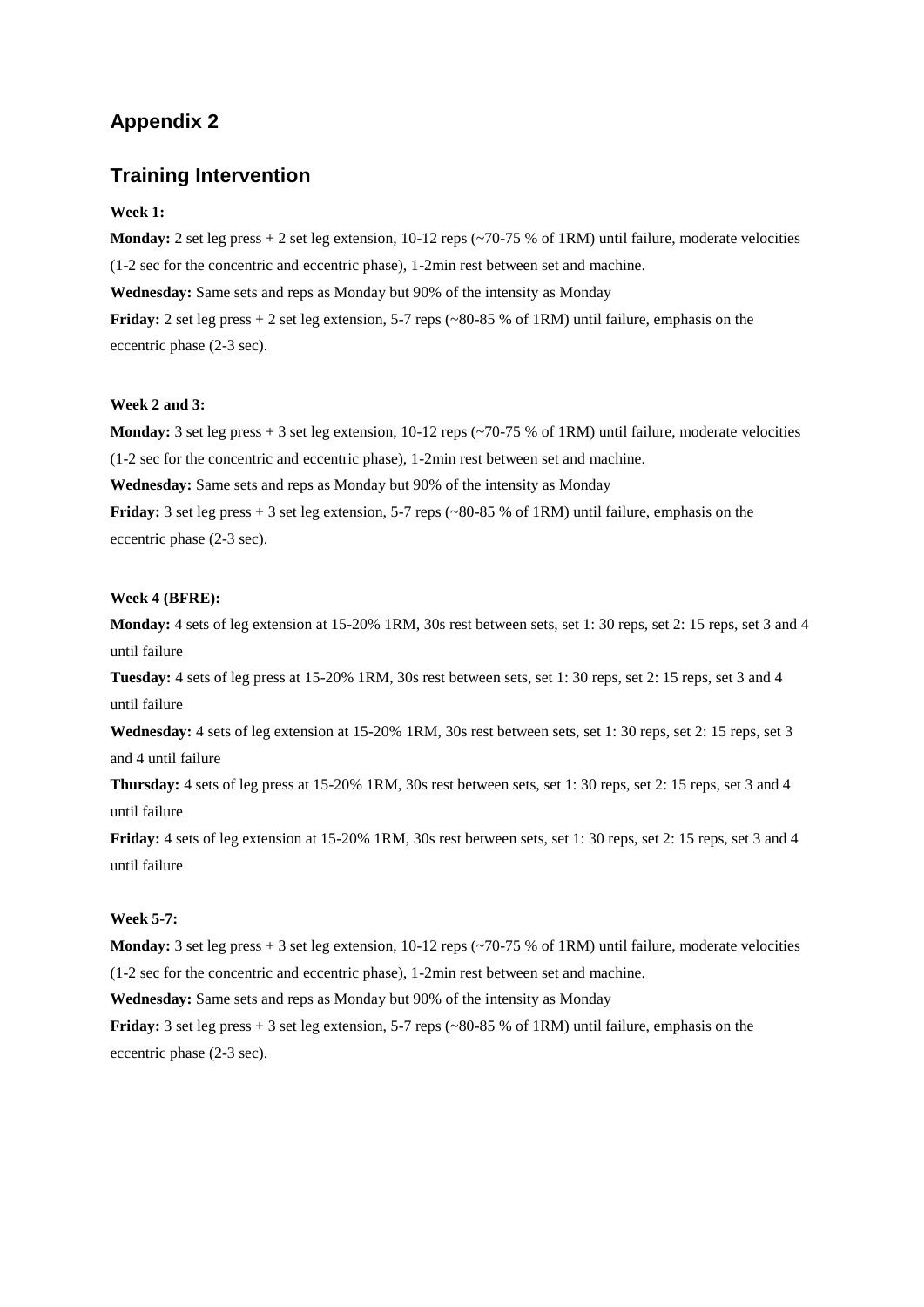#### **Week 8 (BFRE):**

**Monday:** 4 sets of leg extension at 15-20% 1RM, 30s rest between sets, set 1: 30 reps, set 2: 15 reps, set 3 and 4 until failure

**Tuesday:** 4 sets of leg press at 15-20% 1RM, 30s rest between sets, set 1: 30 reps, set 2: 15 reps, set 3 and 4 until failure

**Wednesday:** 4 sets of leg extension at 15-20% 1RM, 30s rest between sets, set 1: 30 reps, set 2: 15 reps, set 3 and 4 until failure

**Thursday:** 4 sets of leg press at 15-20% 1RM, 30s rest between sets, set 1: 30 reps, set 2: 15 reps, set 3 and 4 until failure

**Friday:** 4 sets of leg extension at 15-20% 1RM, 30s rest between sets, set 1: 30 reps, set 2: 15 reps, set 3 and 4 until failure

#### **Week 9:**

**Monday:** 3 set leg press + 3 set leg extension, 10-12 reps (~70-75 % of 1RM) until failure, moderate velocities (1-2 sec for the concentric and eccentric phase), 1-2min rest between set and machine.

**Wednesday:** 1 set leg press + 1 set leg extension, 90% of the intensity as Monday

**Friday:**  $3$  set leg press  $+3$  set leg extension,  $5-7$  reps ( $\sim 80-85$  % of 1RM) until failure, emphasis on the eccentric phase (2-3 sec).

#### **Week 10:**

**Monday:** 2 set leg press + 2 set leg extension, 10-12 reps (~70-75 % of 1RM) until failure, moderate velocities (1-2 sec for the concentric and eccentric phase), 1-2min rest between set and machine.

**Wednesday:** 1 set leg press + 1 set leg extension, 90% of the intensity as Monday

**Friday:** 2 set leg press + 2 set leg extension, 5-7 reps (~80-85 % of 1RM) until failure, emphasis on the eccentric phase (2-3 sec).